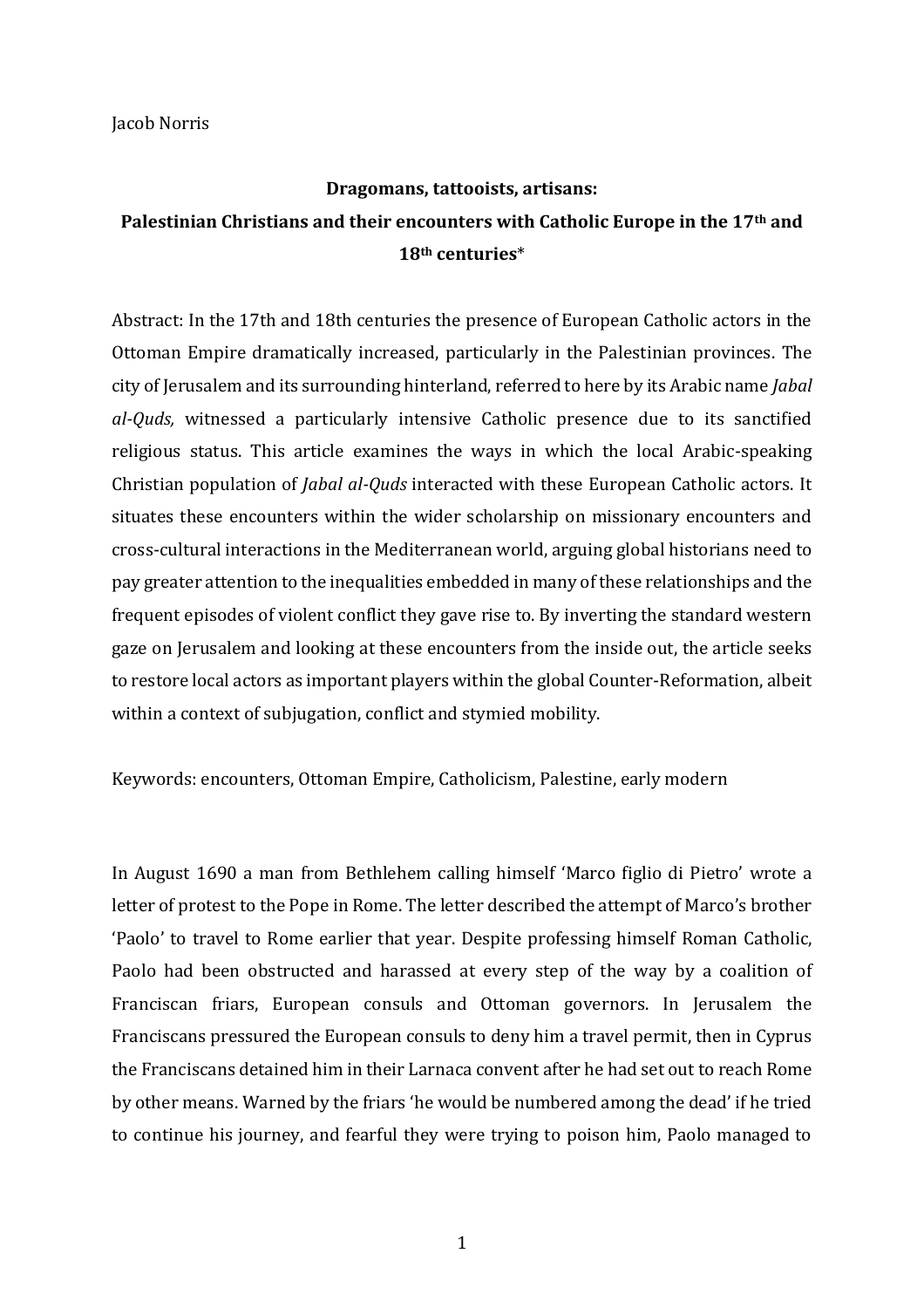escape the convent. <sup>1</sup> But he soon found 'twelve friars running after him in the public streets of Cyprus'. <sup>2</sup> Seeking refuge in the French consul's office, he was instead bundled onto the first boat back to the Ottoman mainland. Disembarking at the port of Saida, Paolo suffered a series of further humiliations, this time at the hands of the local Ottoman garrison who beat him, stripped him of his clothes and money, and 'put chains around his neck and feet'. <sup>3</sup> He was eventually placed before the local governor who granted him passage back to Bethlehem via Acre.

'Marco' and 'Paolo' were Arabic-speaking Christians from Bethlehem, six miles south of Jerusalem, and are hereby referred to by their Arabic names Murqus ibn Butrus and Bulus ibn Butrus. The letter opens a fascinating window onto a world of increasingly entangled relations between local Christians and European Catholics in Ottoman Palestine at the close of the 17<sup>th</sup> century. The city of Jerusalem is receiving increased attention as an important site of Catholic legitimation within the global Counter-Reformation project. Thus far this attention has largely focused on the European actors who sought to reclaim the 'Holy Land' within a distinctly Catholic sacral geography, either by travelling themselves to Jerusalem or recreating its shrines within Europe. <sup>4</sup> The Christian population of the Jerusalem area has remained largely silent in this work despite its pivotal position as the subject of a renewed Catholic missionary enterprise and as local agents for visiting Europeans. Felicita Tramontana's recent study of 17th-century conversions to both Catholicism and Islam in Palestinian villages has provided a welcome counterpoint<sup>5</sup>, but much work remains to be done on the wider surface of contact between European Catholics and the local population.

 $\overline{a}$ \*I would like to thank Felicita Tramontana, Megan Armstrong and Gerardo Serra for providing valuable feedback on various drafts of this article, as well as my colleagues at the Sussex History Writing Group: Melissa Milewski, Laura Kounine, Anne-Marie Angelo and Tom Davies. I am also grateful to the editors and anonymous reviewers at the Journal of Global History for their very helpful comments. <sup>1</sup> Archives of the Sacred Congregation of the Propaganda Fide (SCPF), Rome, Scritture Riferite nei

Congressi (SC), Terra Santa e Cipro, vol. 3, 158-9.

<sup>2</sup> Ibid.

<sup>3</sup> Ibid.

<sup>4</sup> Examples include Megan Armstrong, 'Spiritual legitimisation? Franciscan competition over the Holy Land (1517-1700)', in Alison Forrestal and Sean Alexander Smith, eds., *The frontiers of mission: perspectives on early modern missionary Catholicism*, Leiden: Brill, 2016, pp.159-79; Bernard Heyberger and Chantal Verdeil, 'Spirituality and scholarship: the Holy Land in Jesuit eyes  $(17<sup>th</sup>$  to  $19<sup>th</sup>$  centuries)', in Heleen Murre-van den Berg, ed., *New faith in ancient lands: western missions in the Middle East in the nineteenth and early twentieth centuries*, Leiden: Brill, 2006, pp.19-41; and Annabel Jane Wharton, *Selling Jerusalem: relics, replicas, theme parks,* Chicago: University of Chicago Press, 2006 (esp. ch. 3). <sup>5</sup> Felicita Tramontana, *Passages of faith: conversion in Palestinian villages (17th century),* Wiesbaden: Harrassowitz Verlag, 2014.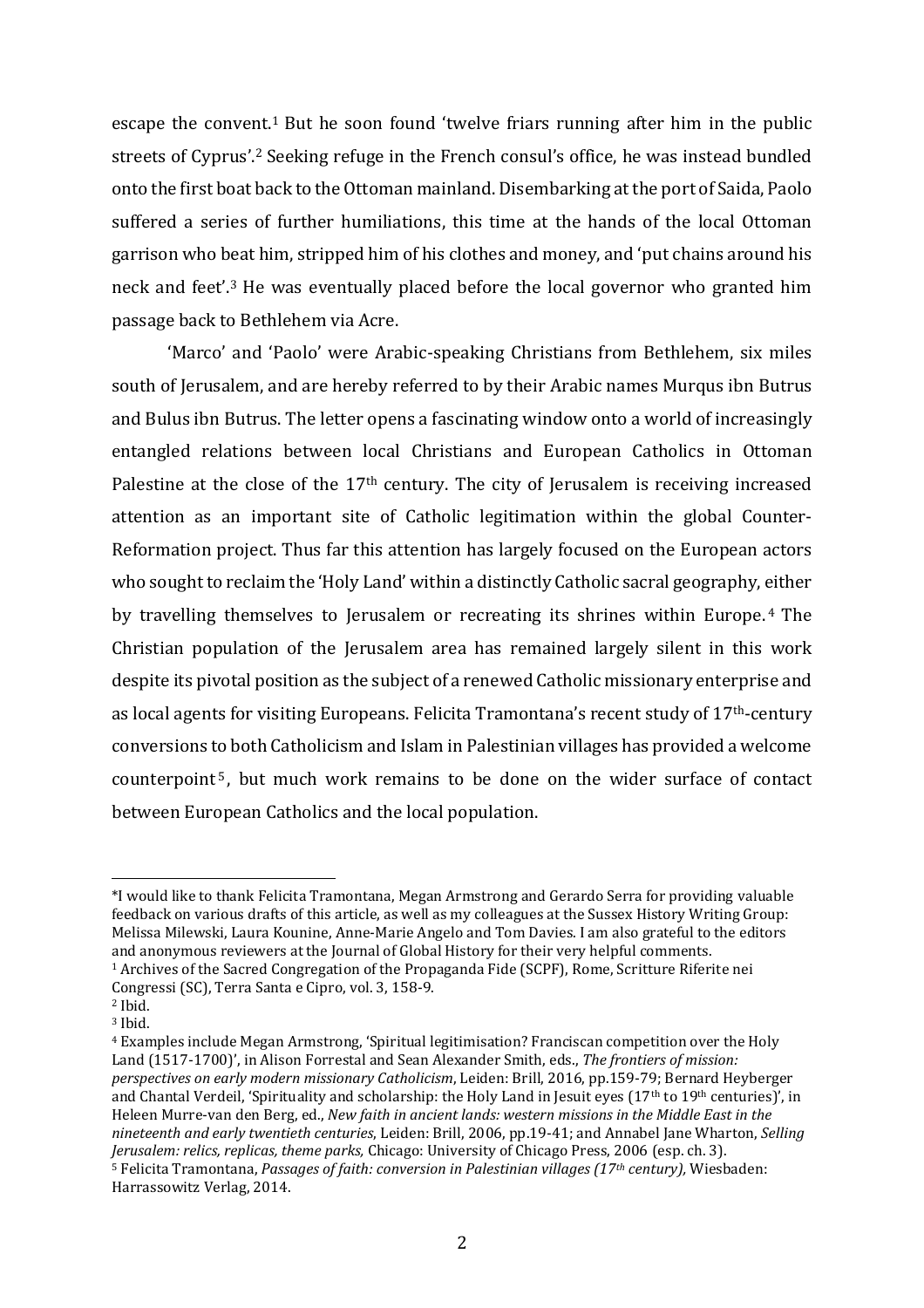This article sets out to retell the story of Catholic resurgence in the Holy Land in the 17th and 18th centuries through the eyes of the local Christian population. The central thesis is that, by shifting the viewpoint to these local actors, we find a type of crosscultural exchange that differs markedly from most of the recent writing on encounters in global history, and in particular those taking place in the early modern Mediterranean. In the story related here, themes of enforced stasis, subjugation and contestation predominate, with violence always lurking near the surface. Whereas most recent histories of European-Ottoman encounters follow fluid movements of people, ideas and goods through networks that criss-crossed the Mediterranean, this study pauses to consider people who aspired to traverse those networks but found themselves locked out.

Building this type of experience into global history can be a way to address recent criticisms that the discipline's 'cosmopolitan self-yearnings'<sup>6</sup> have blinded it to the large numbers of people for whom globalisation represented a threat to their livelihoods or an imposition of new restraints.<sup>7</sup> As the postcolonial turn gave way to the transnational one, frameworks of dominance, coercion and imperial subjugation were largely jettisoned in the study of encounters, giving way to an emphasis on exchange, adaptation and indigenous agency. <sup>8</sup> This is especially the case in early modern Catholic missionary contexts in which Europeans were reliant on the cooperation of non-Christian rulers and negotiation with local populations. <sup>9</sup> The flurry of recent literature on cross-cultural exchange in the early modern Mediterranean, meanwhile, has emphasised maritime mobility and the porous nature of sectarian and cultural boundaries. In this

 $\overline{a}$ <sup>6</sup> Jeremy Adelman, 'What is global history now?', published online at [https://aeon.co/essays/is-global](https://aeon.co/essays/is-global-history-still-possible-or-has-it-had-its-moment)[history-still-possible-or-has-it-had-its-moment](https://aeon.co/essays/is-global-history-still-possible-or-has-it-had-its-moment) (accessed 5 May 2017).

<sup>7</sup> These concerns are addressed at a broader level in a recent discussion piece in the Journal of Global History. See Richard Drayton and David Motadel, 'Discussion: the futures of global history', *Journal of Global History,* 13(1), 2018, pp.1-21.

<sup>8</sup> For examples of the older, postcolonial approaches to cross-cultural encounters see Mary Louise Pratt, *Imperial eyes: travel writing and transculturation,* London: Routledge, 1992; and Walter D. Mignolo, *The darker side of the Renaissance: literacy, territoriality, and colonization,* Ann Arbor: University of Michigan Press, 1995.

<sup>&</sup>lt;sup>9</sup> See for example Tara Alberts, *Conflict and conversion: Catholicism in Southeast Asia, 1500-1700, Oxford:* Oxford University Press, 2013; and many of the contributions in Tara Alberts and D. R. M. Irving, eds., *Intercultural exchange in Southeast Asia: history and society in the early modern world, London: I.B.Tauris,* 2013. The emphasis on negotiation and hybridity in the Catholic historiography has recently seeped into scholarship on Protestant missionaries in the early modern period. See for example Charles H. Parker, 'Converting souls across cultural borders: Dutch Calvinism and early modern missionary encounters', in *Journal of Global History,* 8, 1, 2013, pp. 50-71.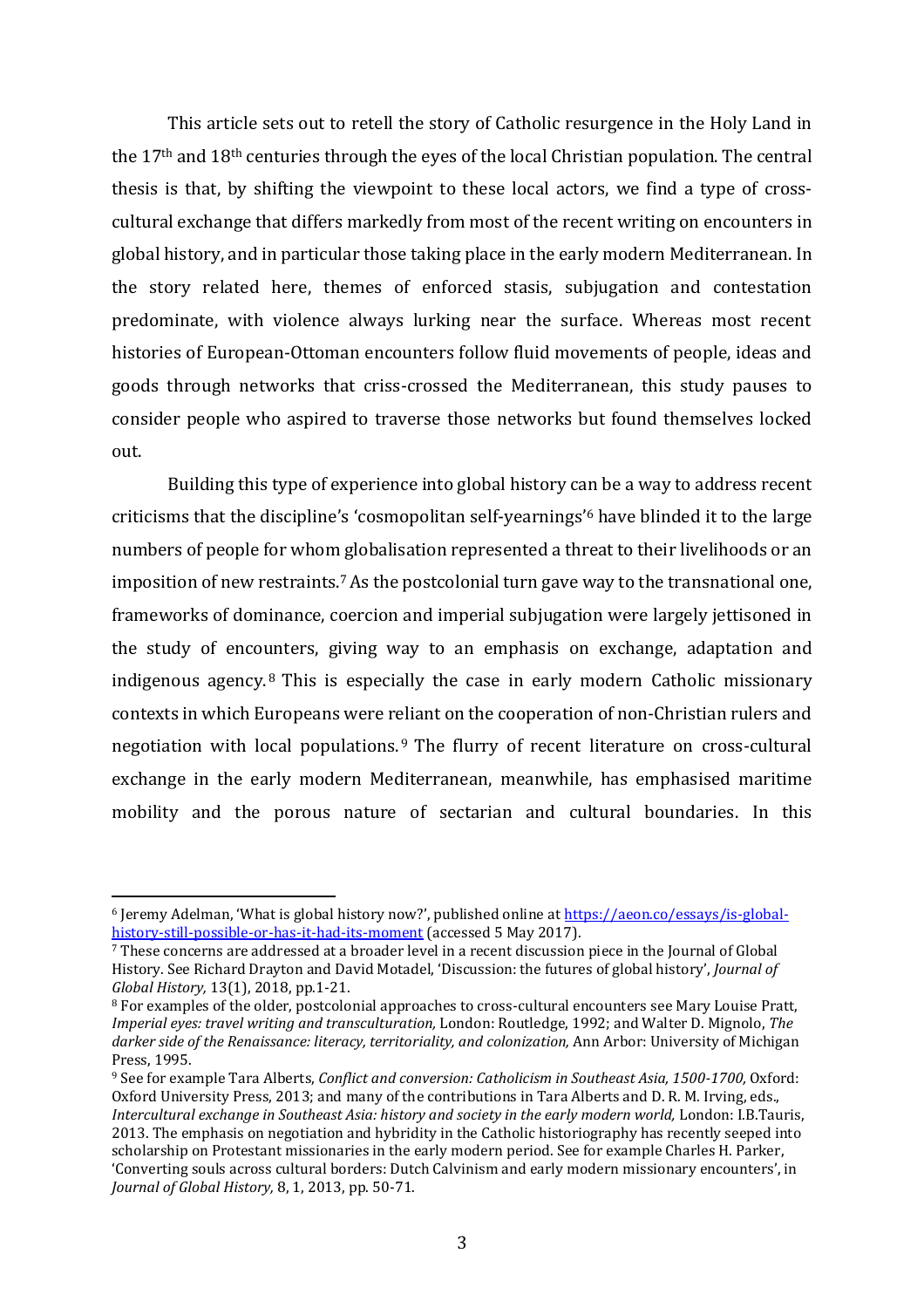historiography, Ottoman actors participate as equal partners within domains previously reserved for western Europeans such as 'Renaissance', 'exploration' and 'globalisation'.<sup>10</sup>

While this scholarship has helped define the limits of European exceptionalism and hegemony, there is a danger of losing sight of the very real inequalities that often governed such encounters. By the middle of the 18th century Catholic influence was more deeply embedded in the Jerusalem area than at any time since the Crusades, as it was more broadly across Ottoman Syria. <sup>11</sup> Bernard Heyberger has uncovered the opportunities for mobility this afforded some local Christians who now began to appear in Rome's new missionary colleges as instructors of Arabic and students of Catholic theology. <sup>12</sup> But beyond a handful of cherry-picked clergy, this was not the type of opportunity open to the wider Christian population in the Ottoman Empire. The European friars and pilgrims who flooded into Jerusalem in this period did not come to engage in cross-cultural exchange or theological dialogue. They came to claim ownership over key shrines, as well as to convert and discipline an Orthodox Christian population they considered morally and spiritually deviant or 'schismatic'. Crucially, in the city of Jerusalem and its surrounding Christian villages (namely Bethlehem, Beit Jala, Beit Sahour and Ein Karem) they possessed the necessary wealth and access to political protection to assume this role. It was in this sanctified highland area, referred to here by its historic Arabic name, *Jabal al-Quds*('the Jerusalem hills'), that the local population was subjected to one of the most intensive Catholicisation projects anywhere in the early modern Ottoman Empire.

The power imbalances between the two groups need not detract from local agency. The examples discussed in this article show that local Christians in Jabal al-Quds played an important role in propagating the idea of a 'Catholic Holy Land' among

<sup>10</sup> For examples see Molly Greene, *A shared world: Christians and Muslims in the early modern Mediterranean*, Princeton, NJ: Princeton University Press, 2000; Daniel Goffman, *The Ottoman Empire and early modern Europe*, Cambridge: Cambridge University Press, 2002; Anna Contadini and Claire Norton, eds., *The Renaissance and the Ottoman world,* London: Ashgate, 2013; Sean Roberts, *Printing a Mediterranean world: Florence, Constantinople, and the Renaissance of geography*, Cambridge, MA: Harvard University Press, 2012; Hans Belting, *Florence and Baghdad: Renaissance art and Arab science,* 

Cambridge, MA: Harvard University Press, 2011; Jack Goody, *Renaissance: the one or the many?,*  Cambridge: Cambridge University Press, 2010; Giancarlo Casale, *The Ottoman age of exploration*, Oxford: Oxford University Press, 2011.

<sup>11</sup> Bernard Heyberger describes the period between 1660 and 1730 as the 'apogee of Catholic missions' in Ottoman Syria. See Bernard Heyberger, *Les chrétiens du proche-orient au temps de la Réforme Catholique,*  Rome: École française de Rome, 1994, 300.

<sup>12</sup> Bernard Heyberger, 'Chretiens orientaux dans l'Europe Catholique (XIIe – XIIIe),' in Bernard Heyberger and Chantal Verdeil (eds.), *Hommes de l'entre deux. Parcours individuels et portraits de groupe sur la frontiere mediterraneenne,* Paris: Les Indes Savantes, 2009, pp.61-94.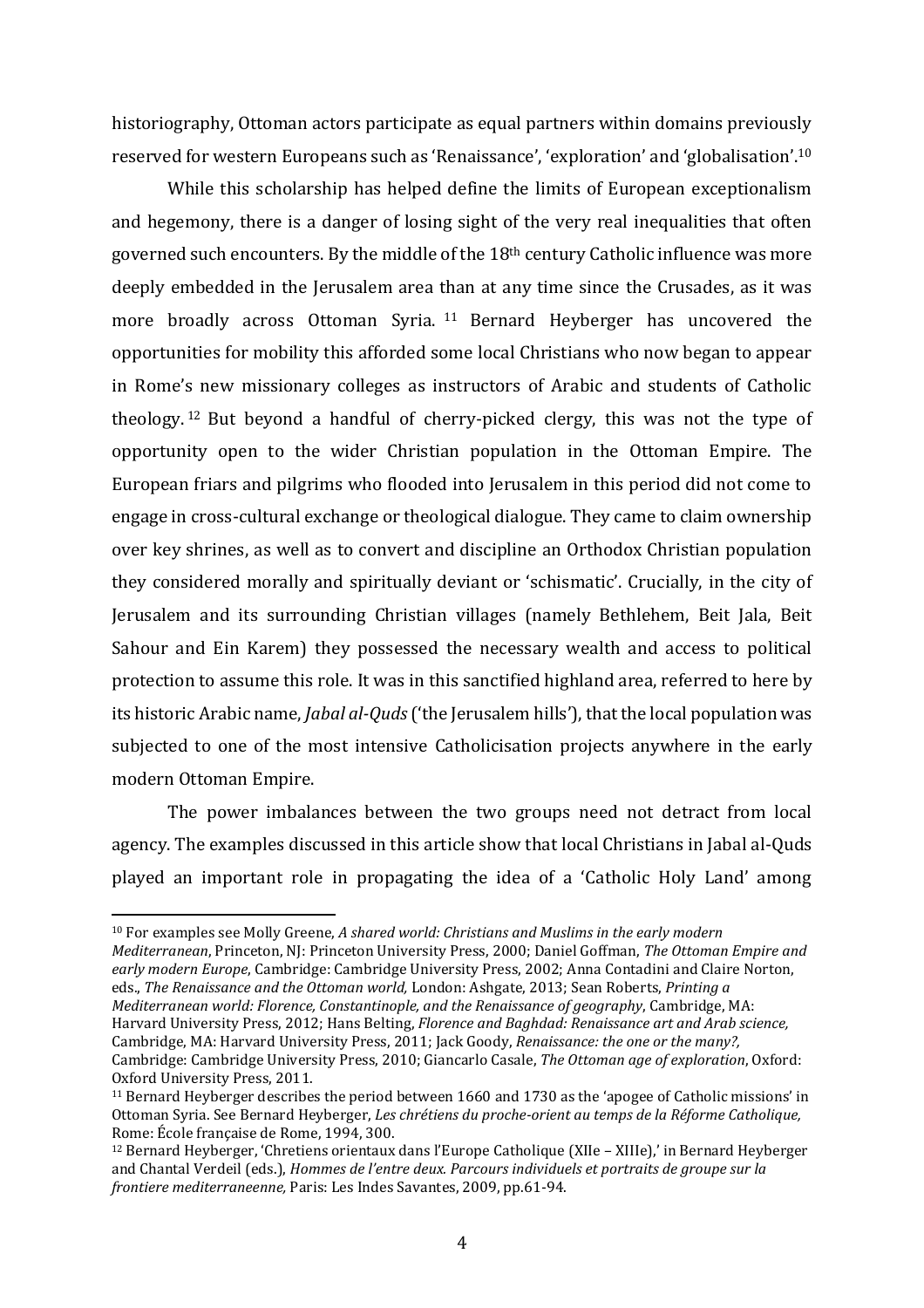European audiences, which in turn constituted a vital part of the global Counter-Reformation. Recovering this role is a challenging task as only a smattering of sources produced by the local Christian population in the 17<sup>th</sup> and 18<sup>th</sup> centuries survive today. But by cross-referencing them against the copious writings of European missionaries, pilgrims and diplomats, as well as the records of the Ottoman shari'a court in Jerusalem, we can begin to tease out the everyday agendas of these forgotten voices. Far from passive bystanders, they emerge from these sources as contesting Catholic authority at virtually every point of contact, frequently finding ways to subvert or exploit that authority to their advantage. Whereas the postcolonial approaches of the 1980s and 90s were sometimes accused of disempowering non-western actors, Ottoman Christians are portrayed here as protagonists in their own drama, albeit within a restricted role of servitude to their European patrons.

To capture this sense of local agency, the first section of the paper sketches out the people and places in Jabal al-Quds most affected by the heightened Catholic presence. On one level, the focus is narrowed to those local Christians who formally converted to the Catholic faith and, even more specifically, to the 'dragomans' who served the Franciscans as their inner circle of converts. But the fragility of Catholic conversions and the fluidity of sectarian affiliation in Jabal al-Quds renders it difficult to speak in such specific terms. As a result, many of the examples discussed can only be characterised as involving the broader local Christian population, some of whom might self-identify as Catholic when they deemed it advantageous. The second section of the article then looks more closely at the most common zone of interaction between European Catholics and local Christians: that of the trade in religious souvenirs. Consisting mainly of devotional objects carved by local artisans from olive wood and mother-of-pearl, these souvenirs were increasingly aimed at Catholic pilgrims, as well as exported to Catholic Europe via the Franciscan convents. It is here that the encounter between Europeans and locals was established as a fundamentally economic exchange in which local actors were confined to the role of artisans and street hawkers. The third section then demonstrates how the economic inequalities embedded within these interactions ensured the relationship was constantly marked by tension and violence. Finally, some concluding remarks are offered concerning the importance of excavating these largely untold stories, not only in terms of their impact on the global Counter-Reformation, but also as a way to complicate understandings of cross-cultural exchange in the early modern era.

5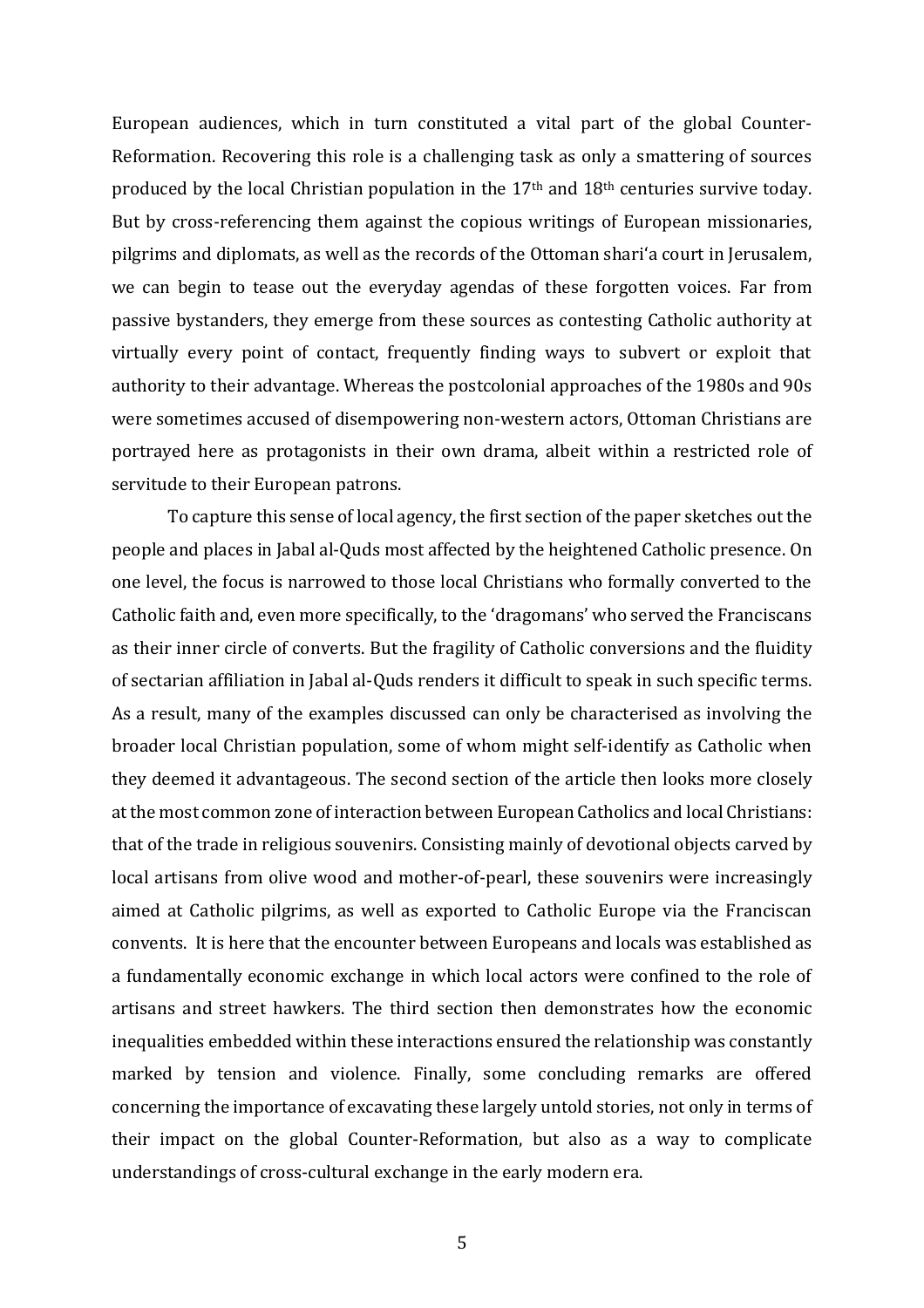In the aforementioned letter written by Murqus ibn Butrus, a seemingly incidental detail confirms the essentially economic and material nature of these encounters. When describing his brother Bulus' attempt to take refuge in the French consulate in Cyprus, Murqus nonchalantly mentions that the consul 'bought from him crowns from the Holy Land and crosses that those in Bethlehem are accustomed to making, paying him…7 scudi and 10 secchini'.<sup>13</sup> When combined with Ottoman tax surveys listing Bulus as a rosary maker by profession, we can deduce he was travelling to Rome as an itinerant merchant attempting to sell religious souvenirs. By 1690 it seems the likes of Murqus and his brother were attempting to move above their station as local producers and sell directly to European markets. The vehemence with which the Franciscans attempted to restrict Bulus' journey speaks volumes for how they perceived the role of local Christians within their Counter-Reformation mission: a subservient local population who were to be disciplined in the 'true faith' but could play no active role in the circulation of Catholic culture and capital around the Mediterranean. Yet when the perspective is reversed, and we take seriously the agency of local Christians, we are struck by their restlessness and their refusal to be content with their assigned position. By the late 19<sup>th</sup> century Christians from Jabal al-Quds were breaking free from the Franciscan shackles and travelling to all corners of the world, especially Catholic Europe and Latin America, selling Holy Land devotional objects.<sup>14</sup> To study the earlier interactions of the 17<sup>th</sup> and 18<sup>th</sup> centuries between the Christians of Jabal al-Quds and European Catholics is to trace the slow, painful origins of a Palestinian Christian diaspora in an era when global mobility remained firmly out of reach for most local residents.

## **The 'Catholic' parishes of Jabal al-Quds**

By the end of the 17th century, the local population in Jabal al-Quds would have been keenly aware of a growing cast of Catholic characters walking the streets of Jerusalem

<sup>13</sup> SCPF, SC Terra Santa e Cipro, vol. 3, 158-9.

<sup>14</sup> See Jacob Norris, 'Exporting the Holy Land: artisans and merchant migrants in Ottoman-Era Bethlehem,' *Mashriq and Mahjar: Journal of Middle East Migration Studies,* 2, 2013, pp.14-40.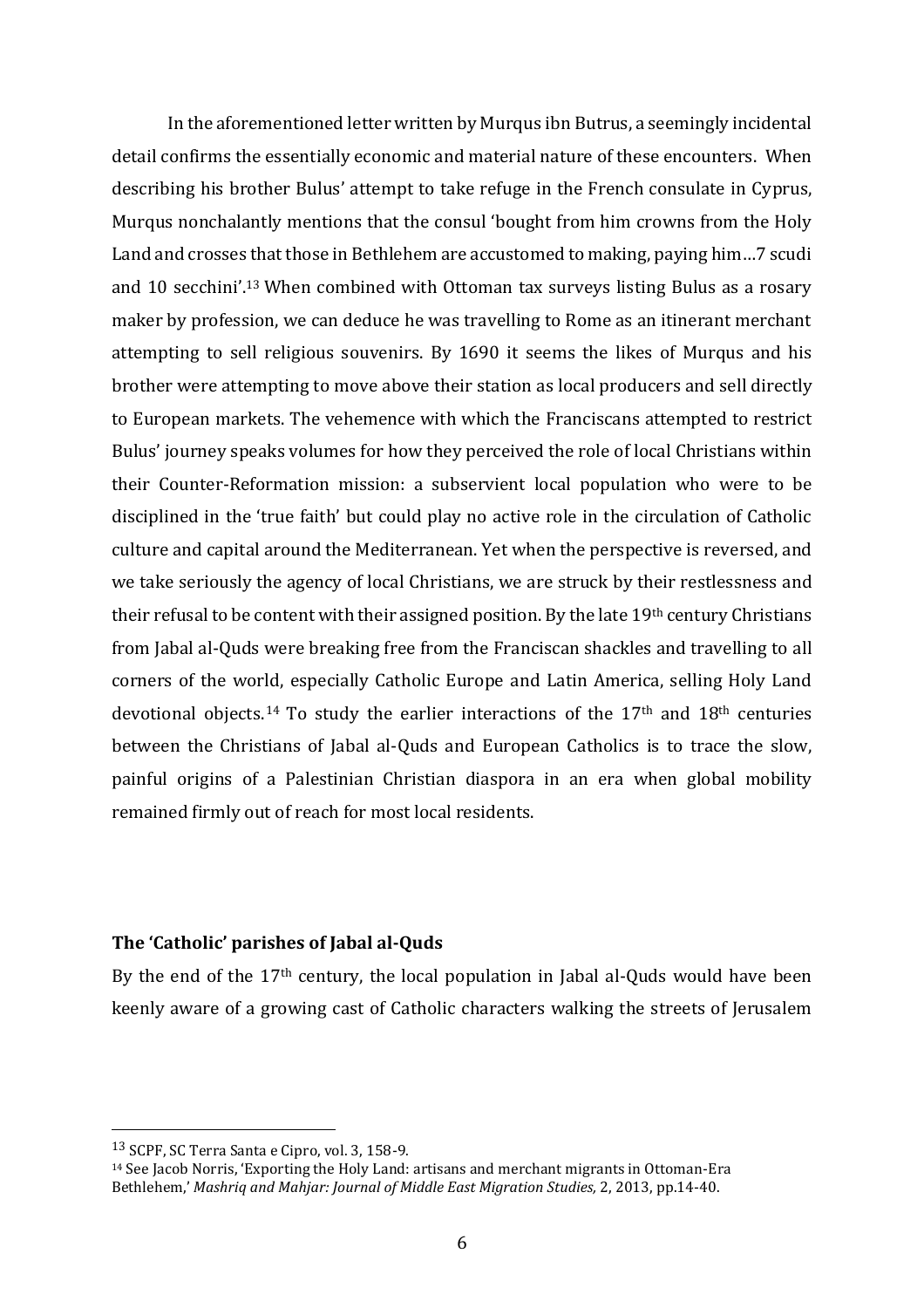and the surrounding Christian villages. <sup>15</sup> Some locals, however, were more likely than others to meet a European Catholic. The principal conduit for interaction with Catholic actors was the Order of Franciscan Friars Minor – established in the area since the 13th century and centred around their convents in Jerusalem (St. Saviour's) and Bethlehem (St. Catherine's). <sup>16</sup> In the wake of the European Reformations, these sites were reimagined as a specifically Catholic form of guardianship over the Holy Land.<sup>17</sup> When the Vatican formed the Sacred Congregation for the Propagation of the Faith, or 'Propaganda Fide', in 1622 to coordinate Catholic missions around the world, the Franciscans were granted a papal monopoly over proselytism in the area. Their convents were now further transformed, serving as parish churches charged with 'returning' local Christians to the 'true faith'.<sup>18</sup> This quickly led to a widening of the Franciscans' reach in Jabal al-Quds. By the end of the 17th century they had established a new convent in Ein Karem (1676), the village associated with the birth of John the Baptist, located 5 miles west of Jerusalem. Meanwhile the Bethlehem parish was extended in the same period to include the neighbouring Christian villages of Beit Jala and Beit Sahour.

It was in this area in and around Jerusalem that the only discernible local community of Roman Catholics (*lātīn* in local terms) in the Arabic speaking areas of the Ottoman Empire took shape. Further north in Ottoman Syria, Catholic proselytism was mostly channelled through Jesuit missionaries and was focused on the adhesion of long established local churches such as the Maronites and Greek Catholics (or 'Melkites') to Rome within the Uniate family of Catholic churches.<sup>19</sup> But in Jabal al-Quds where the majority of local Christians were Greek Orthodox (*rumi*), no locally based church existed that was prepared to affiliate with Rome. Thus local Christians interested in entering the Catholic fold had little option but to declare themselves Roman Catholic under Franciscan

<sup>15</sup> For the rise in pilgrimage numbers see Nathan Schur, 'Itineraries by pilgrims and travelers as source material for the history of Palestine in the Ottoman period', in David Kushner, ed., *Palestine in the late Ottoman period: political, social, and economic transformation*, Leiden: Brill, 1986, p.382.

<sup>&</sup>lt;sup>16</sup> The Franciscan Custody of the Holy Land was formally established in 1342, but Franciscans date their presence in the region back to the visit of St. Francis himself who is held to have visited Jerusalem in 1219. See Paolo Pieraccini, *Cattolici di Terra Santa: 1330-2000*, Florence, 2003, 13-20. For St. Francis' visit see John Tolan, *Saint Francis and the Sultan: the curious history of a Christian-Muslim encounter,* Oxford: Oxford University Press, 2009, pp.257-93.

<sup>17</sup> See Armstrong, 'Spiritual legitimisation'.

<sup>18</sup> Hanna Kildani, *Modern Christianity in the Holy Land* (trans. George Musleh), Bloomington, IN: Author House, 2010, pp.227-8.

<sup>19</sup> For an overview see Robert M. Haddad, 'Conversion of the Eastern Orthodox Christians to the Unia in the 17th and 18th century', in Michael Gervers and Ramzi J. Bikhazi, eds., *Conversion and continuity: indigenous Christian communities in Islamic lands, eighth to eighteenth centuries*, Toronto: Pontifical Institute of Medieval Studies, 1990, pp.449-59.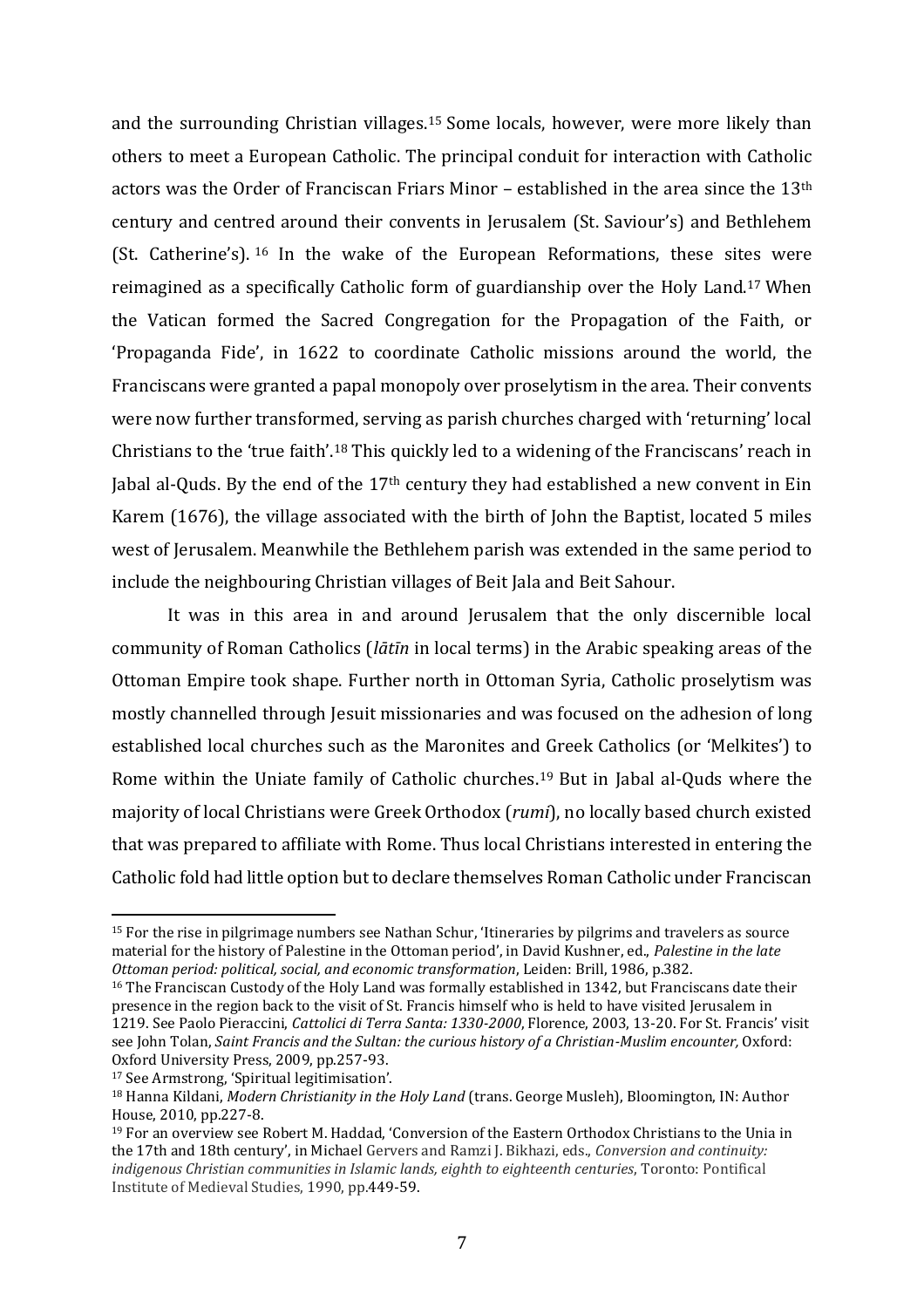tutelage. The Franciscan conversion registers show only a handful of local Christians were prepared to do this before the 1670s, after which time more substantial conversion numbers began to be recorded. By 1692 a total of 682 local Christians in Jabal al-Quds had been registered by the Franciscans as Catholic, with Bethlehem (385) and Jerusalem (297) the only established parishes at that time.<sup>20</sup> By 1715 the total had risen to 769 with Ein Karem  $(46)$  now appearing as a parish.<sup>21</sup> The numbers rose steadily over the next half century, reaching a total of 2,081 by 1764, distributed among Bethlehem (1,030), Jerusalem (961) and Ein Karem (90).<sup>22</sup>

The reasons for the surge in Catholic numbers during the late 17<sup>th</sup> and early 18<sup>th</sup> centuries are multifarious. The Ottoman state's decision to strengthen its alliance with France must count as an important factor, producing by 1690 the first legislation allowing Catholic priests to preach freely among Ottoman Christians. From this point, Ottoman support fluctuated between Catholics and their increasingly hostile Orthodox counterparts, but no longer could the Orthodox patriarch in Istanbul command exclusive influence over Christian affairs in the Empire. Equally important to Catholic success were the Franciscan schools established in Jerusalem and Bethlehem that provided local Christians with the skills – namely Italian language and European styles of artisanship that enabled them to interact with a growing stream of Catholic pilgrims. By 1715 there were 58 boys enrolled in the parish schools of Jerusalem, Bethlehem and Ein Karem, with the figure rising to 163 by 1764. <sup>23</sup> Finally, the Franciscans' allowance of Arabic as a liturgical language appealed to what Bruce Masters has called in the context of Jesuits in Aleppo 'the pull of localism' – a policy that contrasted strongly with the Orthodox Church's insistence on using Greek. <sup>24</sup> A letter written in 1681 and signed by 64 Catholics from Jerusalem and Bethlehem expressed the community's 'infinite gratitude' to the Roman Church for providing Arabic training to a particularly popular local friar named

<sup>20</sup> Lemmens, *Acta Parte I*, p.288.

<sup>21</sup> Ibid., p.338. Felicita Tramontana found the earliest mention of a local Catholic community in Ein Karem to be in 1698 when a Franciscan report to the Propaganda Fide stated 20 Catholics were living there. See Tramontana, *Passages of faith,* p.107.

<sup>22</sup> Lemmens, *Acta Parte II*, pp.222-4.

<sup>23</sup> Ibid., *Parte I, pp.338-40* and *Parte II*, pp.223-4.

<sup>&</sup>lt;sup>24</sup> Bruce Masters, *Christians and Jews in the Ottoman Arab world: the roots of sectarianism*, Cambridge: Cambridge University Press, 2004*,* p.87.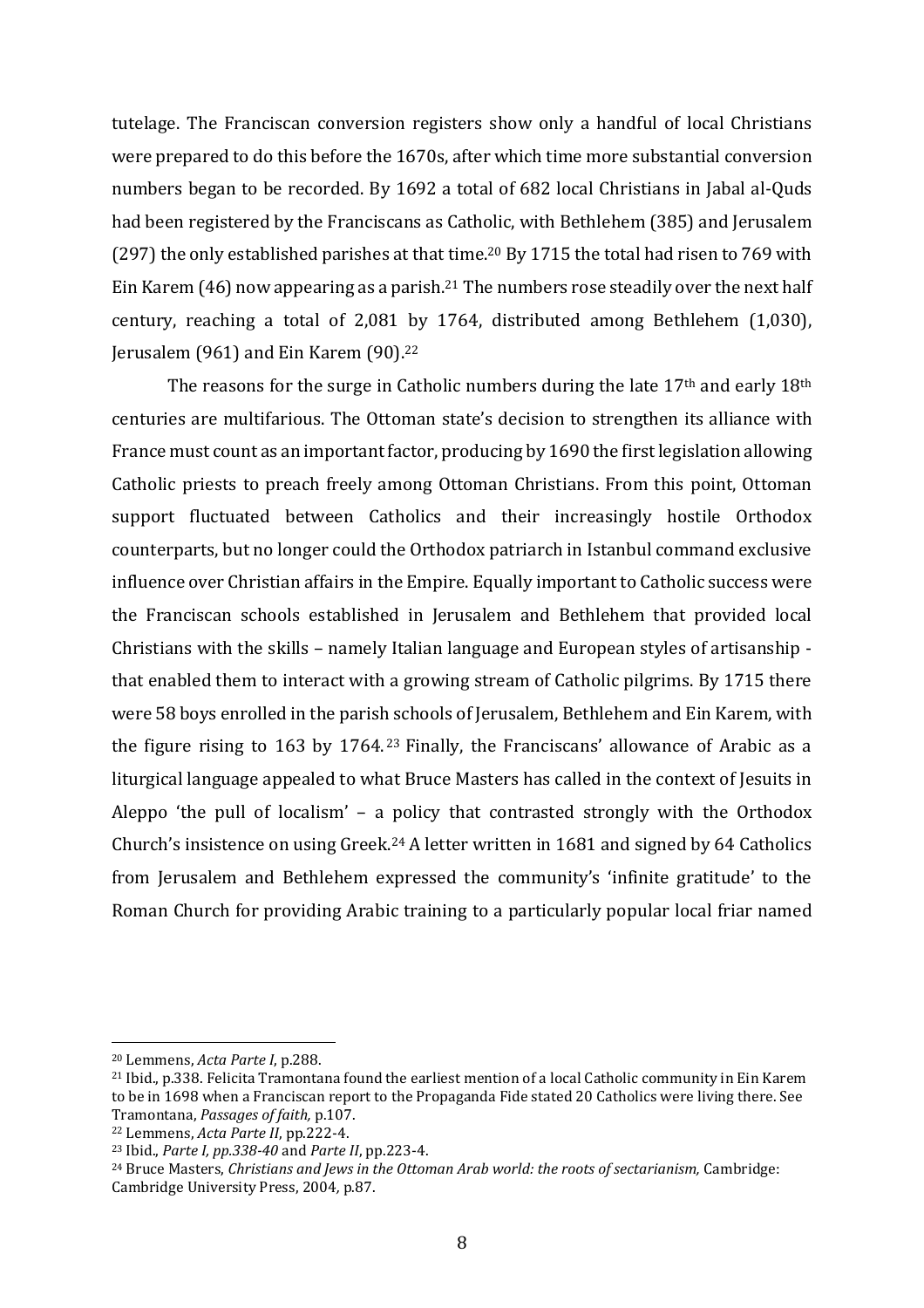Marc'Angelo di Seraglio.<sup>25</sup> The letter goes on to state that at least 15 local Christians were ready to convert if Marc'Angelo was allowed to continue preaching in Arabic.<sup>26</sup>

But when this local population is brought more squarely into the historical limelight we find the Franciscan claims to missionary success were highly fragile. The friars experienced great difficulty retaining parish members and they frequently resorted to financial rewards to stop them returning to the Orthodox Church, as well as to gain new converts. <sup>27</sup> Inter-confessional marriage commonly brought out the inherent tensions in the relationship. In one episode from 1754, a local Catholic from Bethlehem named as 'Michele' requested one of the ordained friars marry him to an Orthodox woman, 'Anastasia'. The friar, named Felice, agreed on condition that Anastasia 'learn the ways of the faith and made the profession of Catholic faith'.<sup>28</sup> A conflict ensued when Felice discovered 'out of great ignorance she was capable neither of the sacraments nor the profession of faith', and that her family had barred him from entering their Orthodox home. Felice's refusal to perform the wedding evoked an angry response from Michele who went as far as to threaten to kill Anastasia at the alter if he could not marry her. <sup>29</sup> In the end, the more lenient voices within the Franciscan community prevailed and a different friar married the couple under the agreement that Michele would later teach his wife the Catholic doctrine.<sup>30</sup> In the eyes of the local population, confessional conformity was thus viewed in highly pragmatic terms – an obstacle to be overcome to validate social functions that cut across denominational lines. From the Franciscan viewpoint, the dispute shows the importance of converting whole families rather than isolated individuals. If Michele and Anastasia's marriage took place within the Catholic fold a new family would be incorporated into the Franciscan parish, guaranteeing the baptism and schooling of their children as Catholics.

It was in Bethlehem, where this incident took place, that the Franciscans had found the most fertile conditions for their missionary enterprise, allowing them to build up an inner circle of Catholic families by the time Felice demanded his marriage to

<sup>25</sup> SCPF, SC Terra Santa e Cipro, vol. 2, 383-4.

<sup>26</sup> Ibid.

<sup>27</sup> Such practices in Jerusalem and Bethlehem have already been documented in Heyberger, *Les chrétiens du proche-orient*, p.461 ; and Tramontana, *Passages of faith*, pp.36-7 and 102-3.

<sup>28</sup> ASCTS, Bethlehem: S. Caterina, Carteggio Cronologico, letter dated 4 June 1754.

<sup>29</sup> Ibid.

<sup>30</sup> Generally speaking the Franciscans resident in Jabal al-Quds adopted a more tolerant attitude towards mixed marriages than their superiors in Propaganda Fide in Rome. See Heyberger, *Les chrétiens du proche-orient*, pp.385-98.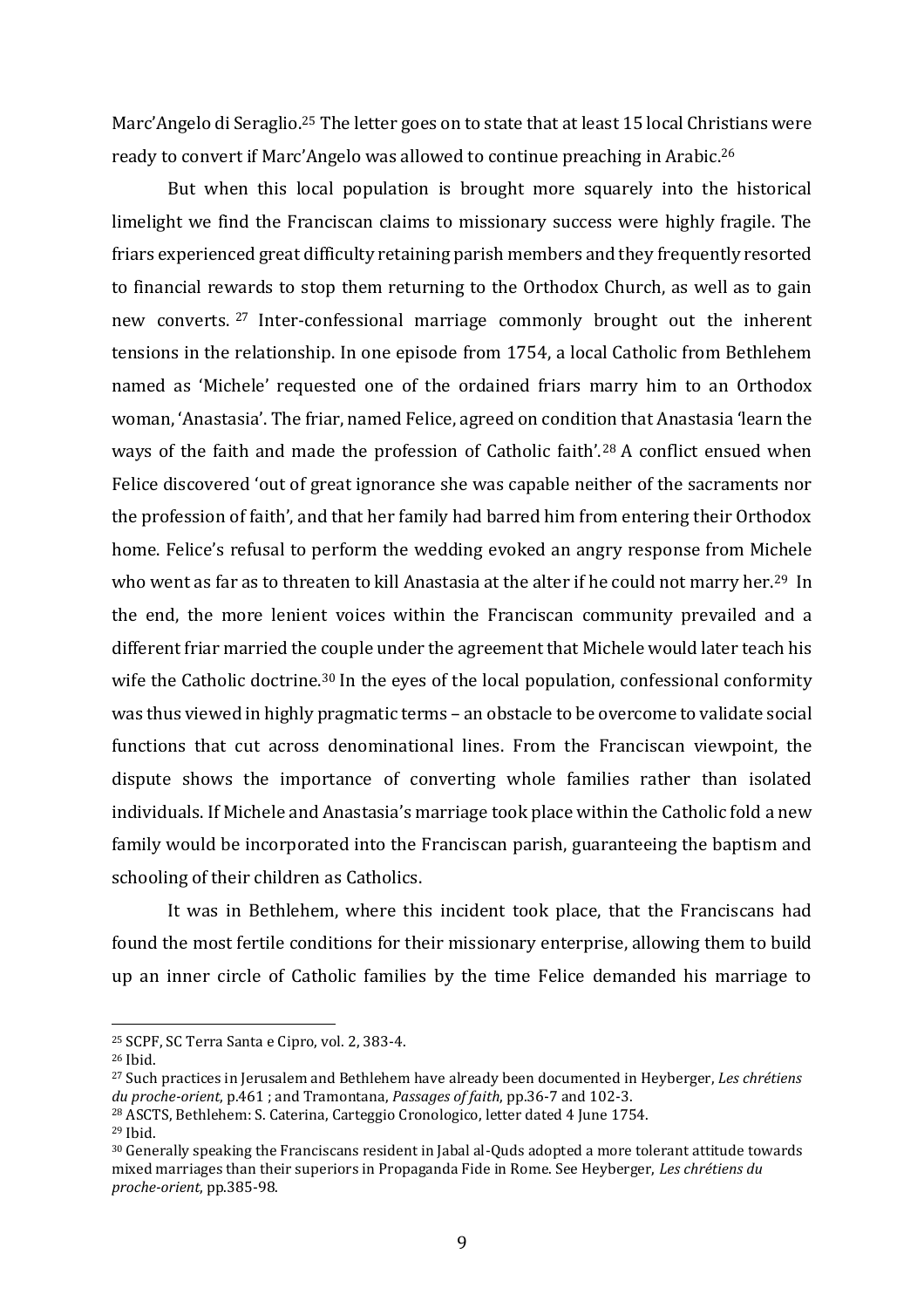Anastasia. As the figures above demonstrate, it was Bethlehem that consistently formed the largest Latin Catholic parish in Jabal al-Quds, and by extension anywhere in the Ottoman Middle East.<sup>31</sup> Although the overall number of Christians in Jerusalem was higher, Bethlehem's Christian population was more locally rooted and therefore more amenable to long-term missionary success. In Jerusalem the conversion records are dominated by people likely to have been recent immigrants - Nestorians, Maronites, Copts, Syriacs, Armenians, even Calvinists and Lutherans, as well as the occasional Muslim (Ottoman slaves freed for ransom by the Franciscans).<sup>32</sup> But in Bethlehem every convert to Catholicism in the 17th century was listed as previously Greek Orthodox. This was the indigenous Christian population of Palestine - under the patronage of the Greek Orthodox Church since the Ottoman conquest of 1517, but with is own Arabic-speaking identity and local traditions, developed under centuries of Islamic rule.

From this base in Bethlehem a core group of Catholic families had emerged by the mid 17th century that was closely attached to the Franciscan convent. Over time, the Franciscans came to refer to them as their 'dragomans' – a category usually reserved in Ottoman legal terms for individual translators appointed to European consuls. In Bethlehem, however, an altogether looser definition of the term evolved to refer to the network of families living around the St. Catherine's convent and serving the Franciscans as pilgrim guides and translators, as well as carrying out general maintenance and upkeep of the convent. Locally in Bethlehem these families came to be known as the *tarajmeh* ('translators'), with a district of the town named after them that extends down Star Street, the main entrance for pilgrims arriving from Jerusalem. Tradition even holds that the *tarajmeh* families descended from intermarriages between Frankish Crusaders and the local population. While there is little documentary evidence to confirm this, we do know that the Crusader regime in Bethlehem refrained from expelling the local Christian population the way it did in Jerusalem.<sup>33</sup> The result was most likely a tradition of Frankish-Arabic co-habitation in the town that persisted into the subsequent periods of Muslim rule and eventually evolved into the dragoman community. By the early 18th

<sup>&</sup>lt;sup>31</sup> Franciscan records show no other town in the Custodia di Terra Santa (which included Syria, Mount Lebanon and Cyprus) had a larger local Latin Catholic population.

<sup>32</sup> ASCTS, Sacramenti: Riconciliati e convertiti (3).

<sup>33</sup> See Andrew Jotischky, *Crusading and the crusader states*, London: Routledge, 2017, pp.154-8. More generally, the historiography of rural Crusader society now emphasises Frankish-Arabic co-habitation. See for example Ronnie Ellenblum, *Frankish rural settlement in the Latin Kingdom of Jerusalem*, Cambridge: Cambridge University Press, 1998.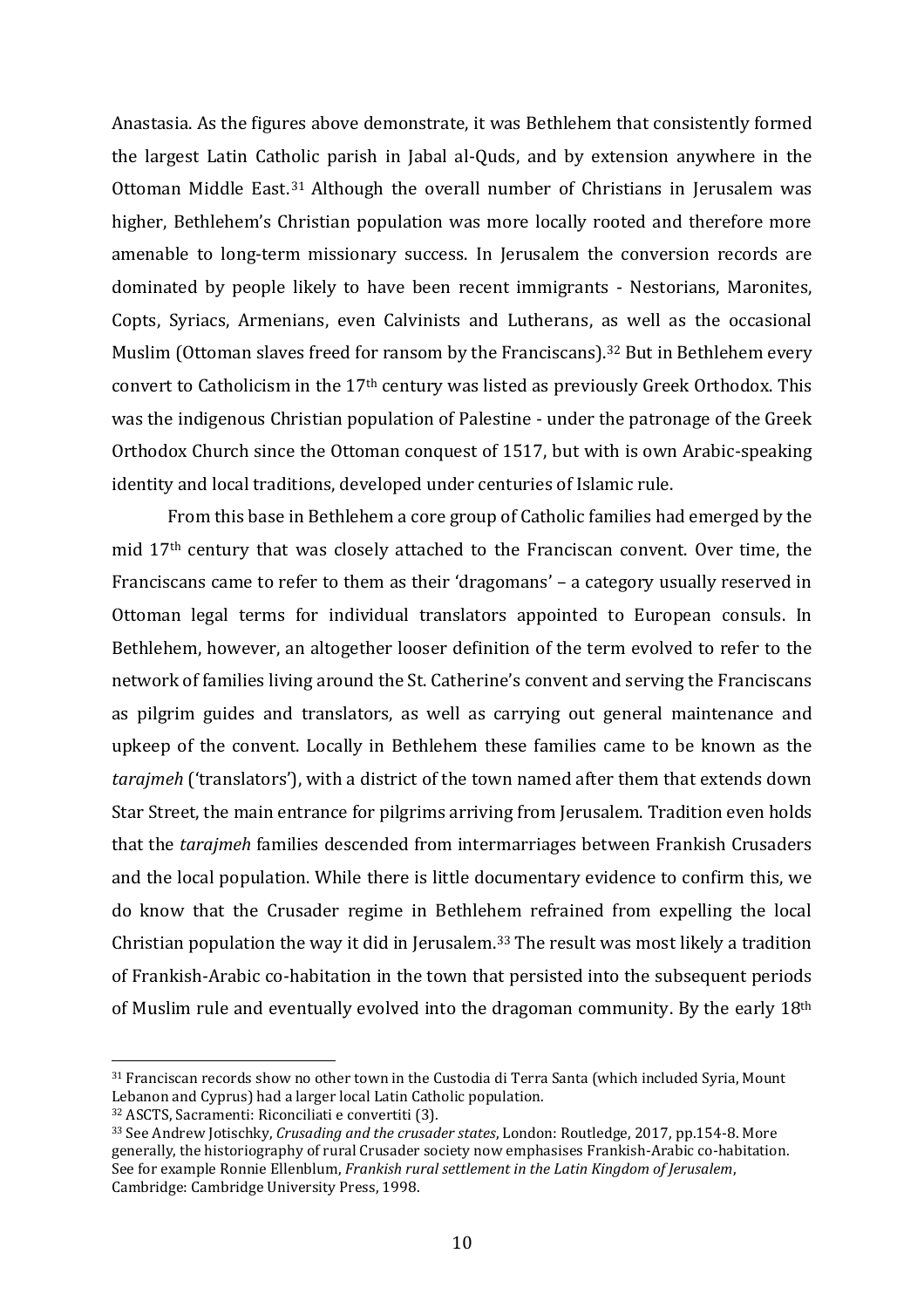century Franciscan reports on parish numbers in Bethlehem distinguished between the general Catholic population and their *turcimanni* (dragomans), with the latter regarded as their inner circle of more reliable converts. In 1714, 157 such dragomans were recorded in Bethlehem out of a total Catholic parish of 438 people.<sup>34</sup>

The value of this community to the Franciscans is demonstrated in episodes such as the marriage of Michele and Anastasia. While Michele was a baptised Catholic, he did not belong to the dragoman community.<sup>35</sup> But throughout the saga, the friar Felice relied on local dragomans as cultural mediators. In his report he writes that he communicated with Michele and Anastasia via 'Giovanni di Davidde' and 'Giovanni di Musa di Tilimas' – two family names (Dawed and Talmas) still associated with the *tarajmeh* clan in Bethlehem today. He also goes on to state it was only3 after conferring with 'Andrea Torjimanno di questo convento' that he later discovered another friar was prepared to carry out the wedding.<sup>36</sup> Numerous other cases show the dragomans mediating between the Franciscans, the local community and the Ottoman state. In a 1681 hearing at the Ottoman shari'a court in Jerusalem, for example, we find two men listed as 'Ibrahim and Isa, dragomans of the Frankish monks in Jerusalem' requesting the Ottoman judge, or *qadi*, sanction the friars' request to build new fortifications at their Bethlehem convent.<sup>37</sup> In 1689 two other Jerusalem-based dragomans, Anton and Mansour, appeared at the court, representing the Franciscans in a dispute with the Armenian monks.<sup>38</sup> In the village of Ein Karem, meanwhile, dragomans from Bethlehem established a form of Catholic 'colony' following the Franciscan acquisition of a convent there in 1676. By 1698 a small community of 20 dragomans had been transplanted to Ein Karem, rising to 90 by 1764.<sup>39</sup>

It was within these dragoman communities that the most intimate relations between local Christians and European Catholics developed. Murqus ibn Butrus, author of the aforementioned letter of 1690, came from one of Bethlehem's earliest dragoman

<sup>34</sup> Note from 26 Jul., 1714 written by the Franciscan curate. ASCTS, Archivio della Curia Custodiale, Betlemme: S. Caterina Carteggio chronologico 1 (1637-1827).

<sup>35</sup> His family name, Maamer, has never been part of the Tarajmeh clan in Bethlehem.

<sup>36</sup> ASCTS, Bethlehem: S. Caterina, Carteggio Cronologico, letter dated 4 June 1754.

<sup>37</sup> Jerusalem shari'a court sijill (hereafter sijill), Center for Palestinian heritage, Abu Dis, Palestinian Territories, 183, p.453, 1092 H/1681 CE.

<sup>38</sup> Ibid.

<sup>39</sup> For 1698 see SCPF, SC Terra Santa e Cipro, vol. 3, 393. For 1764 see Status Terrae Sanctae a P. guard. Paulo, in Lemmens, ed., *Acta S. Congregationis parte II*, p.224. For the transfer of Catholics from Bethlehem see Bellarmino Bagatti, 'L'industria della madreperla a Betlemme', in *Custodia di Terra Santa 1342-1942*, Jerusalem: Tipografia dei Francescani, 1951, p.138; Lemmens, ed., *Acta parte II*, pp.139-40; and Tramontana, *Passages of Faith,* p.107-8.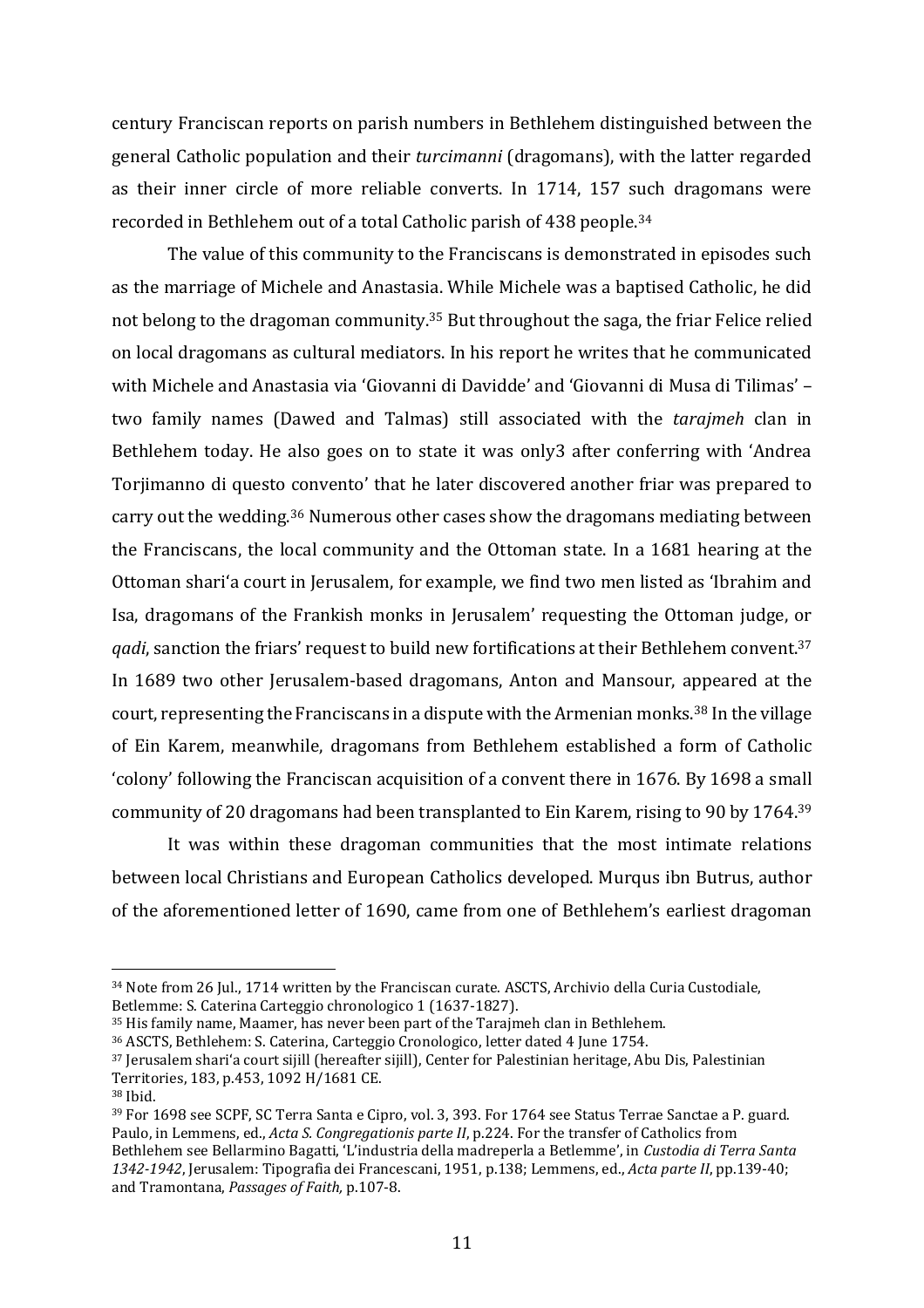families, instilling in him an unusually strong sense of Catholic identity. In near perfect Italian he employed a range of Catholic symbolism to make the case for his brother's passage to Rome. His brother Bulus' only aim, he claimed, was to carry out a pilgrimage to the Papal See, 'before which we bow our heads and our souls, considering it our true Mother to whom God has revealed all the mysteries in which we believe'.<sup>40</sup> To a Catholic reader the analogy with Paul the Apostle would have been clear and further reinforced by Murqus' rendering of his brother's name 'Paolo'. In similar fashion to Bulus, Paul the Apostle had been arrested and imprisoned in Caesarea (just south of Saida where Bulus was arrested), before embarking on his long journey to salvation in Rome.

Murqus' impressive command of Catholic doctrine and symbolism was the result of a lifetime spent in close proximity to European Catholics. Records show his family played a central role in the diffusion of Catholicism in Jabal al-Quds in the early 17th century. His grandfather, Elias, appears as the very first recorded Catholic confirmation, occurring in Bethlehem on Christmas Day 1616.<sup>41</sup> Elias always appears in these records with the appellation of 'il dottore', as later does his son Butrus (the father of Murqus and Bulus), suggesting the family served a physicians to the Franciscans. In 1627 Elias' wife, Salha, became the first entry for Bethlehem in the new conversion records required by Propaganda Fide.<sup>42</sup> Her and Elias' numerous children and grandchildren subsequently appear multiple times in the baptism and confirmation registers over the next 25 years, confirming the extent to which one family, over successive generations, could form the nucleus of an emergent Catholic community.<sup>43</sup> By the time Murqus and his brother Bulus were born (1641 and 1647 respectively), this growing network of dragoman families could be expected to baptise their children as Catholics and send them to the local Franciscan school. Upon reaching adulthood, Murqus and Bulus were already immersed in this Catholic environment and betrothed to local Catholic girls.<sup>44</sup>

<sup>40</sup> SCPF, SC Terra Santa e Cipro, vol. 3, 158.

<sup>41</sup> Archivio Storico della Custodia di Terra Santa (ASCTS), Jerusalem, Archivi delle parocchie, Betlemme S. Caterina, Registri sacramentali, 1/2: Liber confirmatorum,, 25 Dec., 1616.

<sup>42</sup> ASCTS, Sacramenti: Riconciliati e convertiti (3), 4 Apr., 1627.

<sup>43</sup> See ASCTS, Archivi delle parocchie, Betlemme S. Caterina, Registri sacramentali, 1/1: Liber baptizatorum and 1/2: Liber confirmatorum. Elias' children are always listed as 'f. Elie Doctoris' (son of Elias the Doctor). Likewise with Butrus and his children.

<sup>44</sup> These genealogical records are preserved in the local Bethlehem Latin Parish Records (BLPR), within the Batarseh family records. The family assumed the Batarseh surname in the  $18<sup>th</sup>$  century – a family name that continues to hold a prominent place in Bethlehem today, as reflected in the election of Victor Batarseh as mayor of Bethlehem from 2005 to 2012.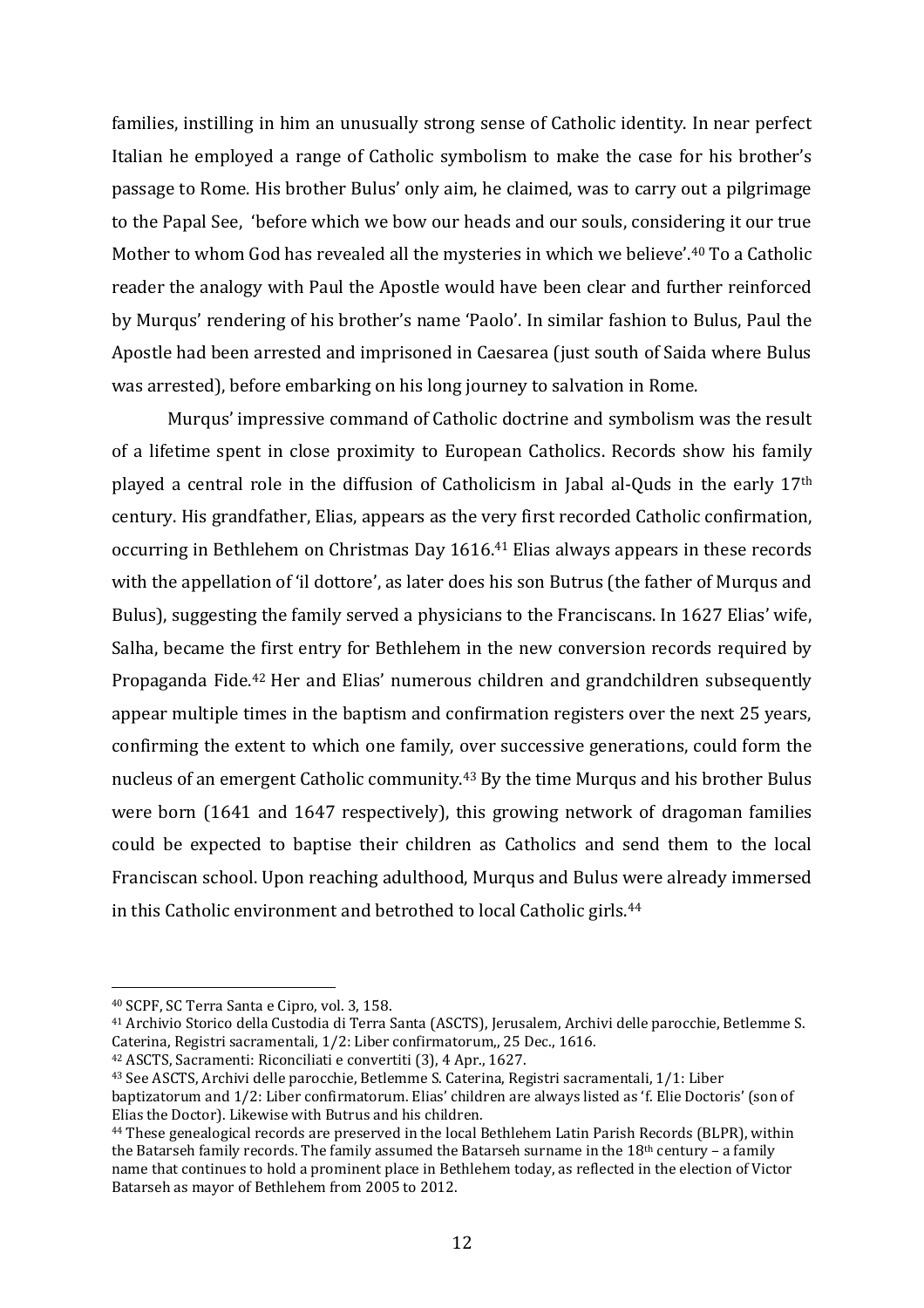Murqus' letter of 1690 provides a rare opportunity to examine the encounter with Catholic Europe through the eyes of the local dragoman community. But the majority of this community – men, women and children - remain voiceless in the historical record. Dragoman children were recorded as a distinct category in the Franciscan reports, but scant detail survives on their experiences in the Catholic schools of Bethlehem, Jerusalem and Ein Karem. Women too were an integral part of the dragoman community and played a vital role in facilitating further conversions to Catholicism, as noted by Felicita Tramontana.<sup>45</sup> During the early and mid-17th century, when the dragoman community was first emerging, women often feature more prominently than men in the conversion registers. For example in the single highest year for conversions in Bethlehem, that of 1671, women make up 19 of the 36 names recorded.<sup>46</sup> The day to day experiences of these women are harder to glean, but snippets of information suggest they served the Franciscan convents as domestic workers and manual labourers. <sup>47</sup> Occasionally they appear in accusations of sexual affairs with the friars, indicating the close proximity in which they lived with European Catholics.<sup>48</sup> In 1769 a friar at the Bethlehem convent called Serafino was found harbouring an unnamed local widow in his cell at night. Having initially been dismissed from his position, Serafino convinced the Franciscan guardian in Jerusalem to give him a second chance. But when the same woman was later found pregnant, there would be no more leniency. According to the curate in Bethlehem, the woman's family threatened to kill both her and the friar 'following the Arabic law always practiced here'. This time Serafino was immediately dispatched to Verona and the woman sent 'far away'. Meanwhile the woman's family had to be placated in the Ottoman law courts to the tune of 'at least 15,000 piasters'.<sup>49</sup> This was clearly not an isolated incident at the convent in Bethlehem, as testified by a nearly identical case occurring in 1783.<sup>50</sup>

Examples such as these provide glimpses of a wider cast of local Christians whose lives became increasingly intertwined with those of European Catholics in Jabal al-Quds in the 17th and 18th centuries. It is often only in tragic or controversial circumstances that

<sup>45</sup> Tramontana, *Passages of Faith*, pp.94-5.

<sup>46</sup> ASCTS, Sacramenti: Riconciliati e convertiti (3).

<sup>47</sup> See for example S. Kosmopolites, *A series of letters, addressed to Sir William Fordyce, containing a voyage and journey from England to Smyrna*, London: Payne and Son, 1788, vol. 2, pp.190-1. <sup>48</sup> Some European travellers' accounts from the period hint at the licentiousness of local women in the dealings with pilgrims. See for example Richard Pococke's description of Jerusalemite women in *A description of the East, and some other countries, vol. II, part I,* London: W. Bowyer, 1743, pp.39-40. <sup>49</sup> SCPF, SC, Terra Santa e Cipro, vol. 12, 89-90.

<sup>50</sup> Hogget-Attestato 1 Dec., 1783, Maiarelli, ed., *L'Archivio*, no. 1058.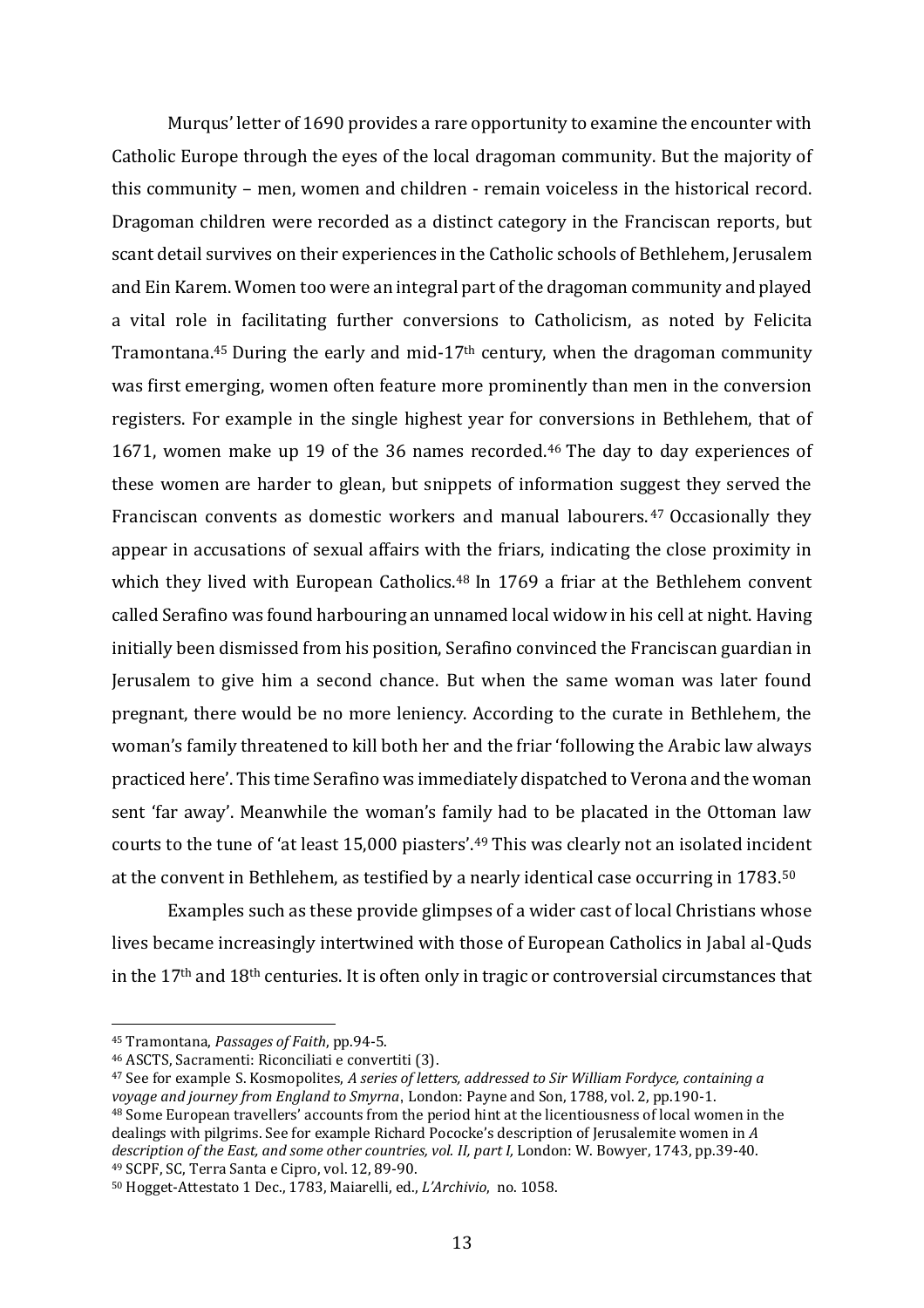we gain information on the day-to-day roles they performed. Such was the case with Isa ibn Marzuq, a man from Bethlehem who tended the gardens of the Franciscan convent and each day ensured the fiercely contested boundary with the adjacent Greek Orthodox convent was maintained. In 1665 Isa was found dead under a collapsed wall in the lower northern garden of the convent. He had been trapped under the rubble, unable to be freed by local people who had run to help. A dragoman from Jerusalem named Ibrahim brought the case to the Jerusalem shari'a court which investigated the matter and found no wrongdoing on the part of the Franciscans.<sup>51</sup> Two of Isa's nephews, Yusef ibn Ibrahim and Mansour ibn Za'nun, are recorded as attending the court hearing – a rare and sad moment in which the rank and file of the dragoman community is made briefly visible.

## **Encounter as economic transaction: the trade in Catholic souvenirs**

Beyond the immediate confines of the Franciscan convent walls, encounters between European Catholics and local Christians took place on a primarily economic footing. This was most visibly manifested through the production and sale of religious souvenirs. The prevalence of the trade among local Christians is widely testified in European sources from the  $17<sup>th</sup>$  and  $18<sup>th</sup>$  centuries. In a typical and very early example from 1600, the French traveller Henry Castela described the staple items on offer to pilgrims as 'pistachio and olive wood crosses, crowns and rosaries'. <sup>52</sup> By the mid-18th century the growth of the industry was sufficient for the Swedish scientist and travel writer Fredrik Hasselquist to remark: 'No pilgrim goes away without carrying with him a store of these wares, and therefore the making of these holy things is a constant and certain employ for the inhabitants of Jerusalem and Bethlehem'.<sup>53</sup>

There was nothing new about local Christians producing and selling souvenirs to pilgrims from Europe. In the 15th century, the Dominican theologian Felix Fabri described the experience of visiting the Holy Sepulchre in Jerusalem as something akin to shopping in a bazaar. <sup>54</sup> Among the goods for sale, Fabri listed prayer beads, as well as precious

<sup>51</sup> Sijill 166, p.329, 1076 H/1665 CE.

<sup>52</sup> The quote is taken from one of the earliest such references, found in Henry Castela, *Le Sainct Voyage De Hierusalem et Mont Sinay faict en l'an du grand Iubil*é *1600*, Paris: Laurens Sonnius, 1612, p.274. A similarly early reference is provided by Nicolas Bénard who visited the Holy Land in 1617. See *Le Voyage De Hierusalem et Autres Lieux De La Terre Saincte*, Paris, 1621, p.122.

<sup>53</sup> Fredrik Hasselquist, *Voyages and travels in the Levant in the years 1749, 50, 51, 52,* London: Royal Society, 1766, p.149.

<sup>54</sup> Felix Fabri cited in Barbara Drake Boehm and Melanie Holcomb, *Jerusalem, 1000–1400: Every people under heaven*, New York: Metropolitan Museum of Art, 2016, p.14.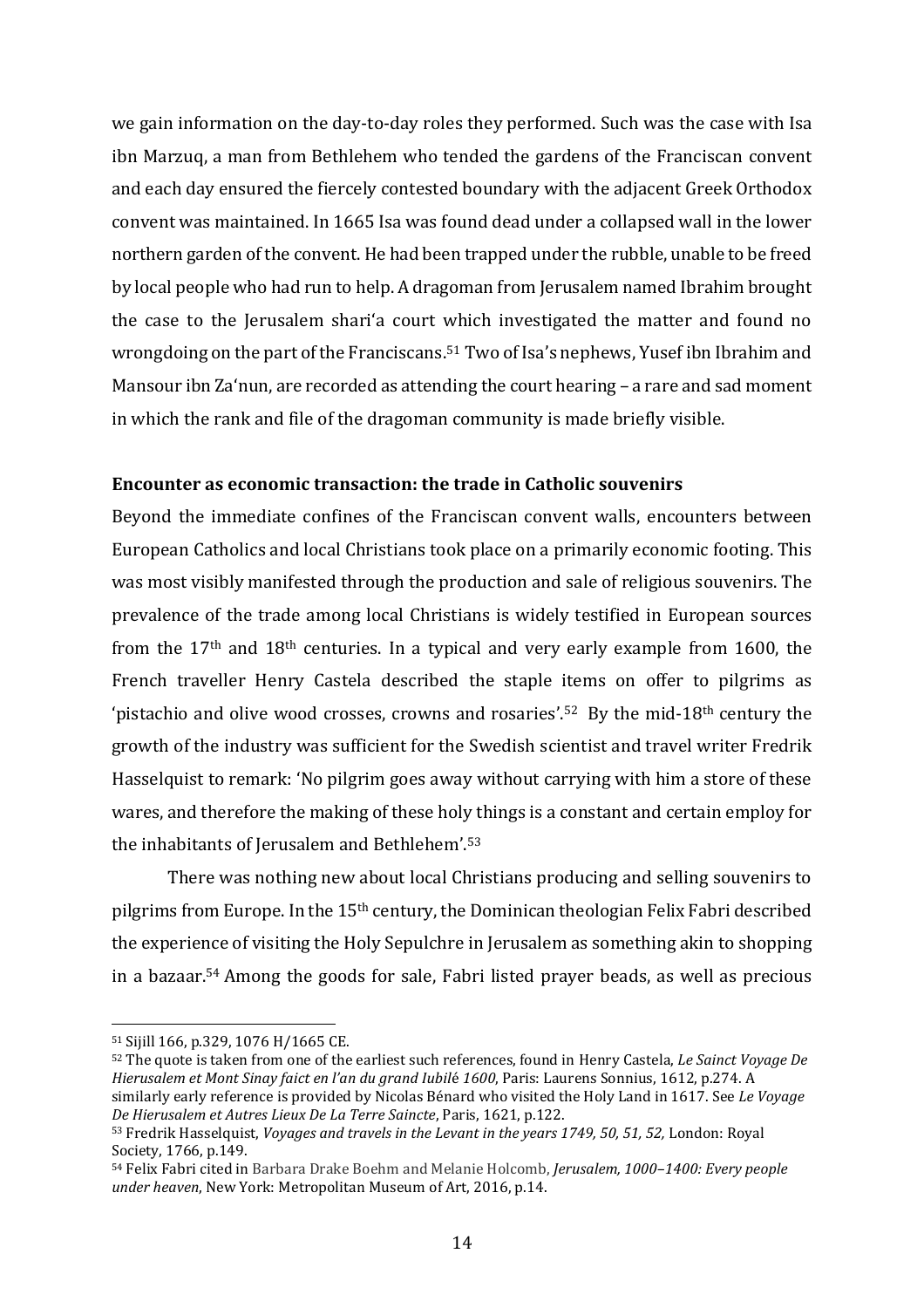stones and cloths. Two hundred years later many of the same items could still be purchased at the Holy Sepulchre, but the trade had now greatly expanded and was increasingly focused on a specifically Catholic market. Not surprisingly, the emergent community of local Catholics was best positioned to benefit from this upsurge in sales. To a Greek traveller such as L. S. Kosmopolites, who visited the area in 1753, the Catholicisation of the trade was all the more noticeable:

Christians [in Bethlehem] are divided into two persuasions, namely, Greek and Romish [Catholic]; the former cultivate the lands…the latter live upon their industry, in making beads, crosses of different sizes from olive trees, wood, and inlaid with mother of pearl…of which they sell great numbers to the convents, and to the pilgrims.<sup>55</sup>

While rosaries and crosses were the most commonly purchased souvenirs, pilgrims were presented with a range of other options including precious stones, Holy Land soil, pressed flowers, replica models of churches and all kinds of relics. One type of souvenir that demonstrates the integral role of local women in the encounter with Catholic Europe were the pieces of chalky limestone lining the walls of the 'Milk Grotto' in Bethlehem. This was the network of caves where a drop of Mary's breast milk was said to have spilled as she fed the infant Jesus, giving the stone walls restorative powers for women with lactation or fertility problems. Corneille le Bruyn described in 1698 how local Christians had collaborated with the Franciscans to develop a more commercialised use of the stone aimed at Catholic markets: 'At Jerusalem they wash a great many Pieces of that Stone, and afterwards clap the Seal of the City [ie. the Franciscan 'Jerusalem Cross'] upon them, to send them over all Europe'.<sup>56</sup> Having purchased a piece, he later gifted it to a physician friend in Venice to treat a young woman. As Leigh Ann Craig describes in her discussion of the later Middle Ages, male pilgrims' purchase of these 'gynaecological souvenirs' served to strengthen European women's devotion to the Holy Land when the journey was considered too costly or dangerous for women to undertake themselves.<sup>57</sup> But it is also a reminder that local women in Jabal al-Quds were deeply engaged in the encounter with

<sup>55</sup> Kosmopolites, *A series of letters*, vol. 2, pp.190-1.

<sup>56</sup> Corneille le Bruyn, *A voyage to the Levant: or, travels in the principal parts of Asia Minor,* translated by W. J, London: Jacob Tonson, 1702, p.200.

<sup>57</sup> Leigh Ann Craig, *Wandering women and holy matrons: women as pilgrims in the later Middle Ages*, Leiden: BRILL, 2009, p.239.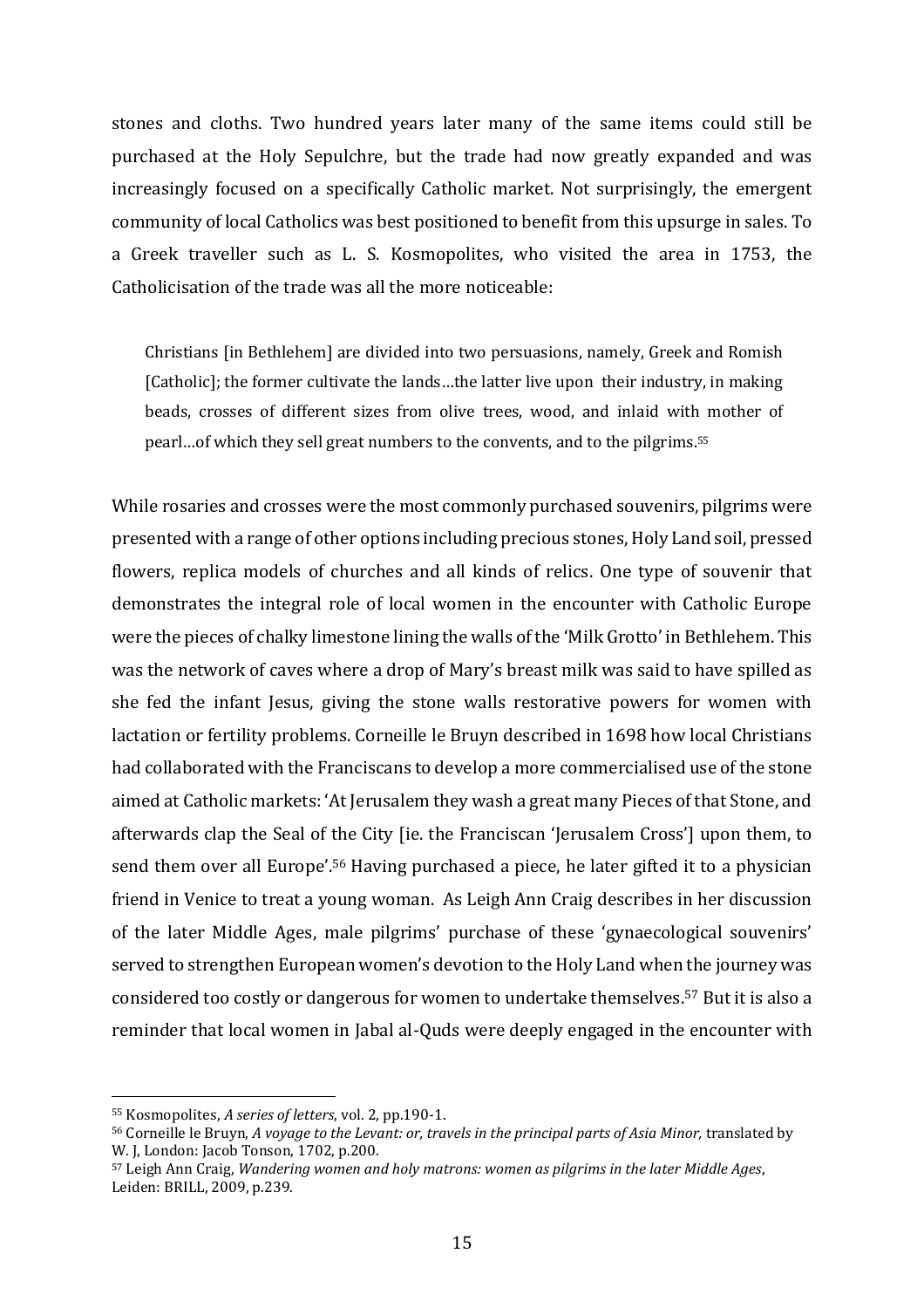Catholic Europe, even when the surface of contact was more visibly male-to-male. The Milk Grotto has long been revered as a distinctly female shrine - a place where local women, both Christian and Muslim, have gathered in prayer and extracted powder from the cave walls to mix with water and make into small cakes, either for their own consumption or for sale to pilgrims.<sup>58</sup>

The more adventurous pilgrim, meanwhile, could opt for a tattoo as souvenir. 17th and 18th century accounts abound with descriptions of the 'pricking' technique employed by Christians in Jerusalem and Bethlehem which left permanent images of Holy Land motifs on a pilgrim's arm. Long before European imperial expeditions discovered the Polynesian practice of *tatau,* visitors to Jabal al-Quds were encountering similar forms of body art practiced by the local population. Pilgrims remarked with amazement how 'this Colour continues always Fresh, as long as a Man Lives.'<sup>59</sup> The patterns were chosen from a range of pre-prepared wooden stencils of Holy Land iconography, most common of which was the 'Arms of Jerusalem' or 'Jerusalem Cross', usually featuring the initials IHS in reference to the first three Greek letters for Jesus. In local terms, the Jerusalem Cross and IHS Christogram were specifically Frankish symbols associated with the Crusader kingdom of Jerusalem. While not all the pilgrims who received tattoos were Catholic, the practice clearly took place under Franciscan supervision with the expectation that only Catholic images should be imprinted on pilgrims' bodies. When the Scottish traveller William Lithgow managed in 1612 to persuade a local artist he named as 'Elias Areacheros' to give him a distinctly Protestant tattoo (featuring the crown of King James), the Franciscan guardian became 'greatly offended'. <sup>60</sup> Lithgow managed to placate the friar, but more violent Catholic recriminations would later follow when he was interrogated by the Spanish Inquisition in Malaga in 1620 and had the tattoo torn from his flesh.<sup>61</sup>

More broadly, Holy Land tattoos chimed with Catholic notions of bodily suffering as a route to spiritual purification, evoking the stigmata of Christ and echoing similar

<sup>58</sup> Kosmopolites describes the method of making the cakes in *A series of letters*, vol.2, pp.198-9. <sup>59</sup> Le Bruyn, *A voyage to the Levant*, pp.201-2.

<sup>60</sup> William Lithgow, *Travels and voyages through Europe, Asia and Africa for nineteen years,* London: J. Meuros, 1770, p.269.

<sup>61</sup> See Clifford Edmund Bosworth, *An intrepid Scot: William Lithgow of Lanark's travels in the Ottoman lands, North Africa and Central Europe, 1609-21*, London: Ashgate, 2006, p.89.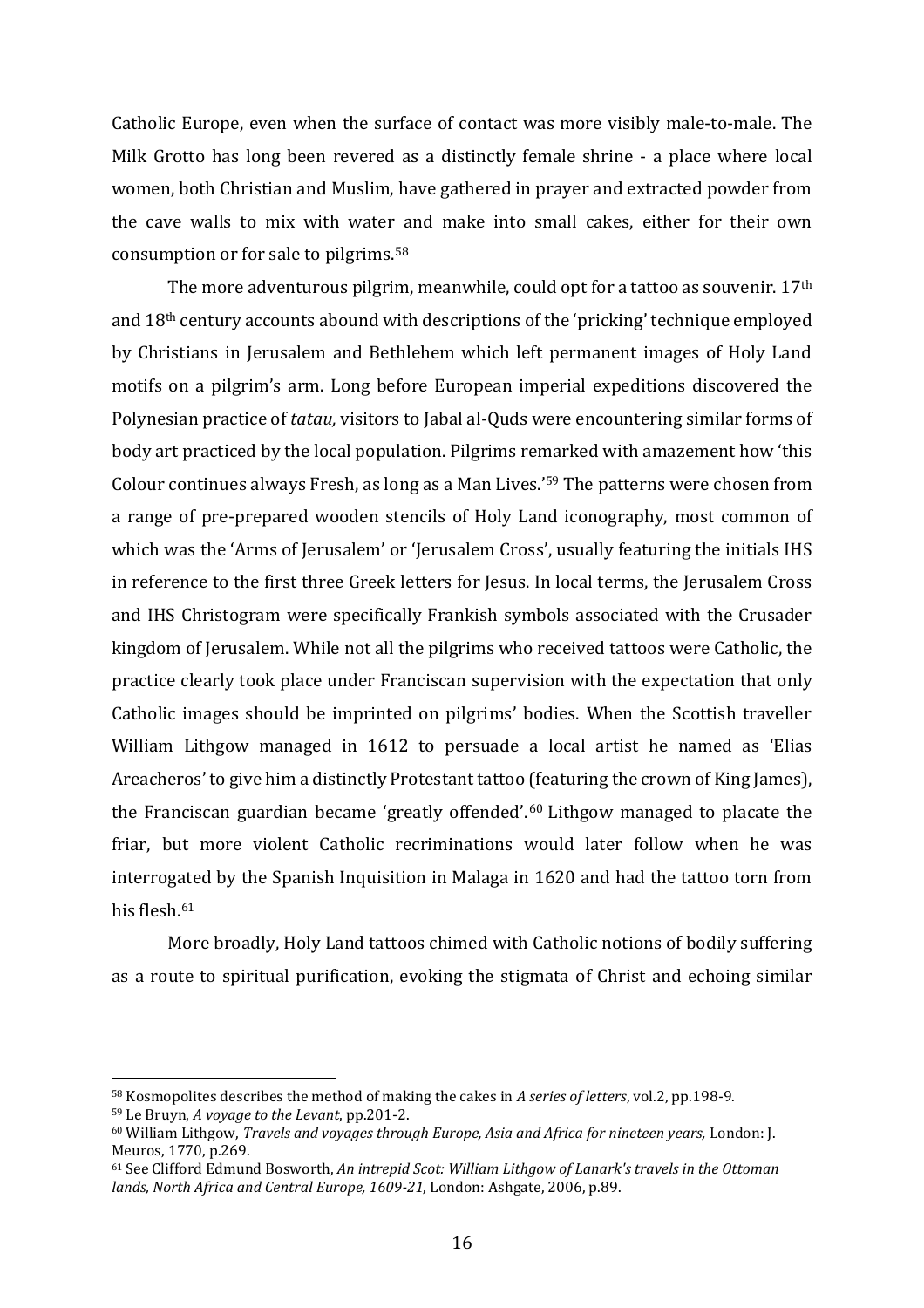examples of pilgrims marking their bodies at Catholic shrines in Europe. <sup>62</sup> Accounts of Catholic pilgrims who received tattoos in Jabal al-Quds frequently emphasise the physical pain that accompanied the process.<sup>63</sup> As Richard Coyle has noted, Catholic writers in the  $17<sup>th</sup>$  century sought to 'rescue the practice of pilgrimage from the derision of...Calvinist polemicists', emphasising pilgrimage as a physically punishing experience rather than an object of Renaissance humanist curiosity. <sup>64</sup> In their efforts to serve the growing numbers of European Catholic pilgrims, local Christians recognised the appeal of tattoos as a means to connect with the physical suffering endured by Christ. For those skilled in the art, such potent symbolism could bring considerable financial reward. Lithgow, for example, states he paid Elias 2 piastres for his customised tattoo. This was a lot of money by local standards: in 1679 the annual rate of the jizya tax paid by non-Muslims *per person* was 4.5 piastres.<sup>65</sup>

Such transactions can be viewed as intrinsic to pilgrimage itself. Since at least the medieval period, managers of Christian pilgrimage sites have sought to profit from pilgrims' desire to bring home, or 'consume', physical mementos. From the marketing of relics at Glastonbury Abbey in the 12<sup>th</sup> century to the production of plastic Madonnas at Lourdes in the 20th, scholars have increasingly focused on the commodification of souvenirs as an integral part of pilgrimage rather than a corruption of its spiritual essence.<sup>66</sup> Likewise, there is nothing uniquely Christian about the process.<sup>67</sup> But in the case of Jabal al-Quds, the growth of Catholic souvenir production in the  $17<sup>th</sup>$  and  $18<sup>th</sup>$ centuries was tied to a specific process whereby local Christians were being repositioned, and repositioning themselves, in a relationship of servitude to European Catholics. As a

<sup>62</sup> Examples include Santiago de Compostela and Loreto, as noted in Jane Caplan, 'Introduction', in Jane Caplan, ed., *Written on the Body: The Tattoo in European and American History*, Princeton: Princeton University Press, 2000.

<sup>63</sup> See for example Le Bruyn, *A voyage to the Levant*, pp.201-2. For a broader discussion of the Jerusalem tattoos and their symbolism as a 'seal' of the physicality of pilgrimage, see Robert Ousterhout, 'Permanent ephemera: the "honourable stigmatisation" of Jerusalem pilgrims', in Renana Bartal and Hanna Vorholt, eds., *Between Jerusalem and Europe: essays in honour of Bianca Kühnel*, Leiden: Brill, 2015, pp. 94-111. <sup>64</sup> Richard Coyle, 'Rescuing the Holy Land in friar Jean Boucher's *Bouquet sacré composé des plus belles fleurs de la Terre sainte'*, in Judy A. Hayden and Nabil Matar, eds., *Through the eyes of the beholder: the Holy Land, 1517-1713*, Leiden: BRILL, 2012, pp.98-100.

<sup>65</sup> A dispute in the Jerusalem's shari'a court in 1679 determined the rate of jizya per person in Bethlehem to be 4.5 kurush. See Sijill 181, p.100, 1090 H/1679 CE.

<sup>66</sup> For these two particular examples see Robin Croft, 'The veneration of relics at Glastonbury Abbey in the Middle Ages', in Diego Rinallo, Linda Scott and Pauline Maclaran, eds., *Consumption and Spirituality,*  London: Routledge, 2013, pp.119-31; and Suzanne Kaufman, *Consuming visions: mass culture and the Lourdes shrine*, Ithaca: Cornell University Press, 2005.

<sup>67</sup> For a discussion of the Muslim context, see Moufahim, 'Religious gift-giving'.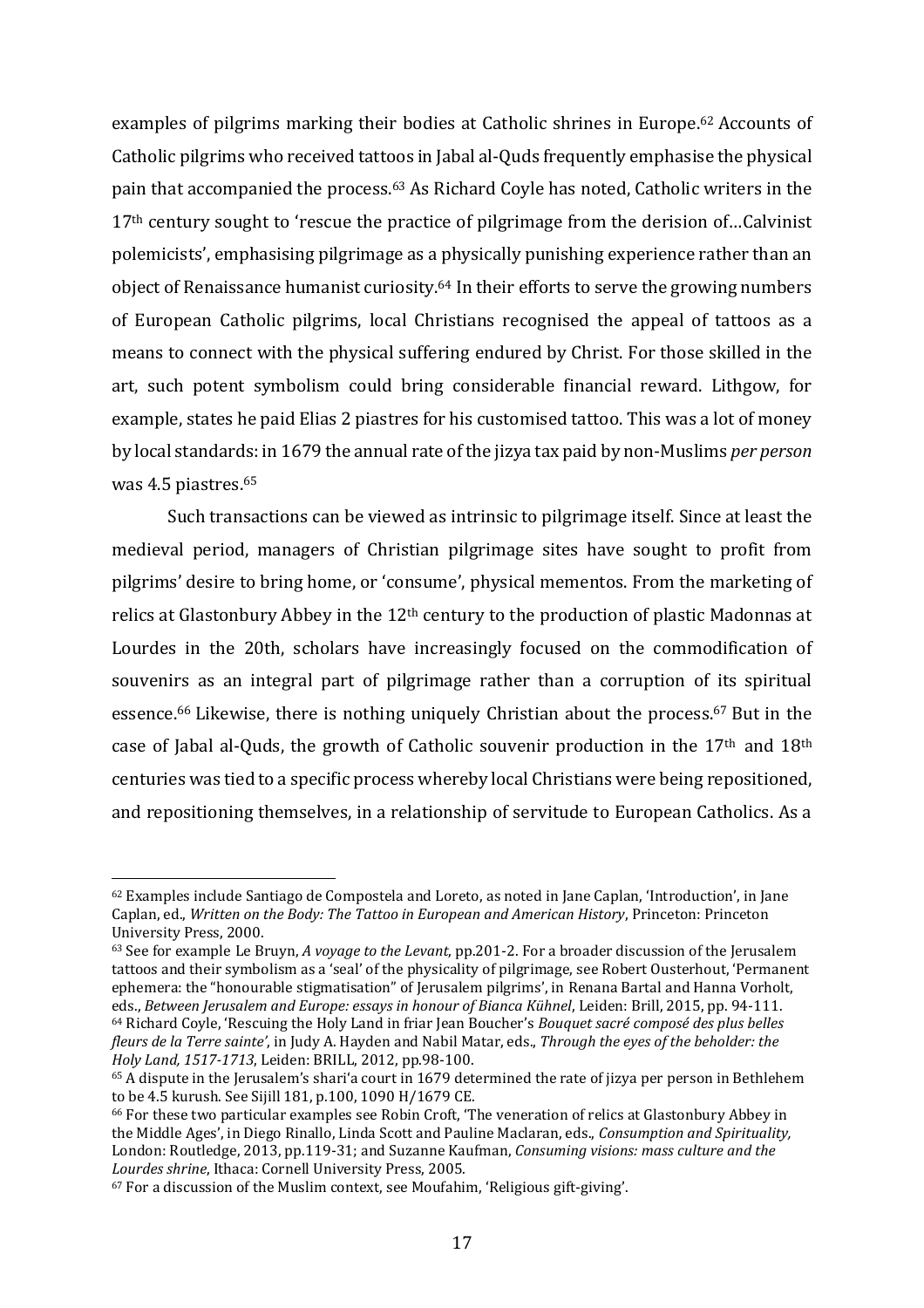community of non-Muslims in a relatively poor province of the Ottoman Empire, Christians in Jabal al-Quds had limited access to economic and social mobility. The marked rise in European Catholic investment (human and material) in the region offered them new opportunities but it dictated they adopt a subordinate position vis-à-vis the European Catholic community. Accounts of these encounters emit a sense of dependency, and often desperation, on the part of local Christians. George Sandys described in 1610 the 'beggarly living' Christians made from the trade, while Nicolas Benard's account from 1621 viewed pilgrims' purchase of souvenirs as an act of charity or 'alms', without which the Christians of Bethlehem would not survive.'<sup>68</sup>

Those who achieved most success in the trade tended to hail from the community of Catholic converts, and in particular the dragoman families whose children were taught European styles of carving in the Franciscan schools. They also had the linguistic skills to converse and barter with pilgrims in a more intimate manner, further improving their prospects of commercial success. A classic example was provided by the visiting Italian writer Giovanni Mariti during his stay in Jerusalem: 'I had scarcely advanced a few steps in the city, when a man who seemed to be of the Latin communion, but native to Jerusalem, accosted me and politely asked if I was a Frenchman, which is what they call all Europeans here. Upon hearing that I was, he told me to follow him to the convent of St. Saviour.'<sup>69</sup> In the case of the tattooists, numerous travellers who received the 'Jerusalem mark' noted the artists worked as dragomans for the Franciscans. Corneille le Bruyn wrote in 1702, 'this is generally the Drogeman's Business, who likewise keep these Patterns by them', while William Lithgow's artist of 1612 was described as 'a purveyor for the friars'.<sup>70</sup>

Murqus ibn Butrus and his brother Bulus typified these linkages between artisanship and servitude to the Franciscans. Murqus' letter of 1690 alludes to the family's employment as carvers and sellers of devotional objects when describing Bulus' attempt to sell 'crosses and crowns that those in Bethlehem are wont to making' to the French consul in Larnaca.<sup>71</sup> This is confirmed in the Ottoman jizya tax survey of 1691

<sup>68</sup> George Sandys, *Sandys travels. Containing a history of the original and present state of the Turkish empire*, London: Philip Chetwin, 1670, p.141. Nicolas Benard *, Le voyage de Hierusalem et autres lieux de la Terre Saincte*, Paris, 1621, p.122.

<sup>69</sup> Giovanni Mariti, *Viaggi per l'isola di Cipro e per la Sorìa e Palestina, fatti da Giovanni Mariti fiorentino dall'anno 1760 al 1768*, *tomo 3,* Florence: Stamperia di S. A. R., 1770, p.44.

<sup>70</sup> Le Bruyn, *A voyage to the Levant*, p.202; Lithgow, *Travels and voyages,* p.269.

<sup>71</sup> SCPF, SC Terra Santa e Cipro, vol. 3, 158.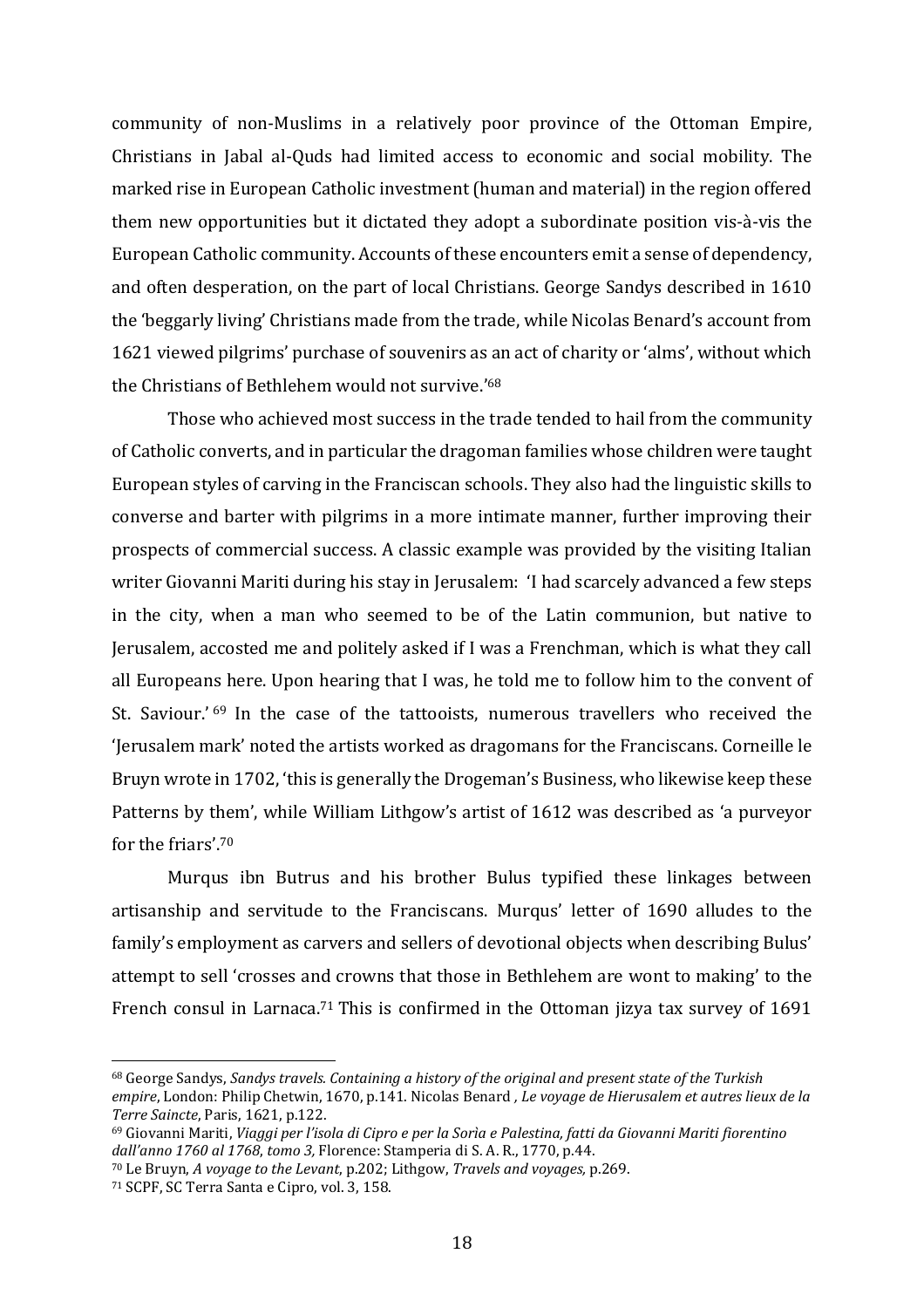which lists Bulus as a 'rosary maker' who was tall in height with hazel eyes, wide eyebrows and a grey beard. <sup>72</sup> He was 44 at the time, recently returned from his attempted journey to Rome. <sup>73</sup> Curiously, Bulus is listed as Orthodox (*rumi*) in the survey, as were all the Christians in Bethlehem. Equally curious is Murqus' absence from the survey altogether, just a year after he penned his letter to Rome. The notorious unreliability of the jizya surveys means no definitive answer to this riddle can be provided. But the absence in the survey of numerous individuals like Murqus who are listed in Franciscan records as Catholics suggests at least some of the Bethlehem dragomans were able to gain exemption from the jizya in the same way as dragomans in larger Ottoman cities.<sup>74</sup> This is corroborated from cases recorded in the late  $17<sup>th</sup>$  century of the Franciscans paying the jizya on behalf of Catholic converts.<sup>75</sup>

The anomalies in the jizya survey call into question Oded Peri's claim that the low head count for Bethlehem and Beit Jala in the 1691 survey signified a migration of Christians away from these semi-rural areas towards the city of Jerusalem.<sup>76</sup> On the contrary, the more precise record keeping of the Franciscans indicates a sizeable community of Catholic dragomans had taken shape in Bethlehem that evaded Ottoman tax records and was highly specialised in the trade in religious souvenirs. While it was usually men who dealt face to face with European Catholics, the lives of women within this growing Catholic community were also profoundly affected. When Kosmopolites described the gravitation of Catholic men in Bethlehem toward the souvenir business, he noted that 'their wives are employed in fetching wood, and providing victuals, tilling the field, looking for their cattel [sic], and carting their husband's work for Jerusalem, for sale'.<sup>77</sup> These were the exact same tasks he had previously described Orthodox men fulfilling in the town, suggesting a newly gendered division of labour was emerging among Catholic families as a result of their heightened interaction with Europeans. Little

<sup>72</sup> Başbakanlik Arşivleri (Office of the Prime Minister Ottoman Archives, hereafter: BA), Istanbul, Maliyeden Müdevver Defter (hereafter: MM), no. 03643, p.39.

<sup>73</sup> BA, MM, no. 03643, p.39. In total there are 10 rosary makers out of the 144 tax paying males in Bethlehem.

<sup>&</sup>lt;sup>74</sup> For lists of Catholics in Bethlehem registered by the Franciscans who do not appear in the jizya survey, see ASCTS, Sacramenti: Riconciliati e convertiti (3). See also the aforementioned letter of 1681 found in SCPF, Scritture Riferite, Terra Santa, Vol. 2, 383-4.

<sup>75</sup> See Heyberger, *Les chrétiens du proche-orient*, p.48.

<sup>76</sup> Oded Peri, 'The Christian population of Jerusalem in the late seventeenth century: Aspects of Demography, economy and society', *Journal of the Economic and Social History of the Orient,* 39, 4, 1996, pp.404-6.

<sup>77</sup> Kosmopolites, *A series of letters*, vol.2, pp.190-1.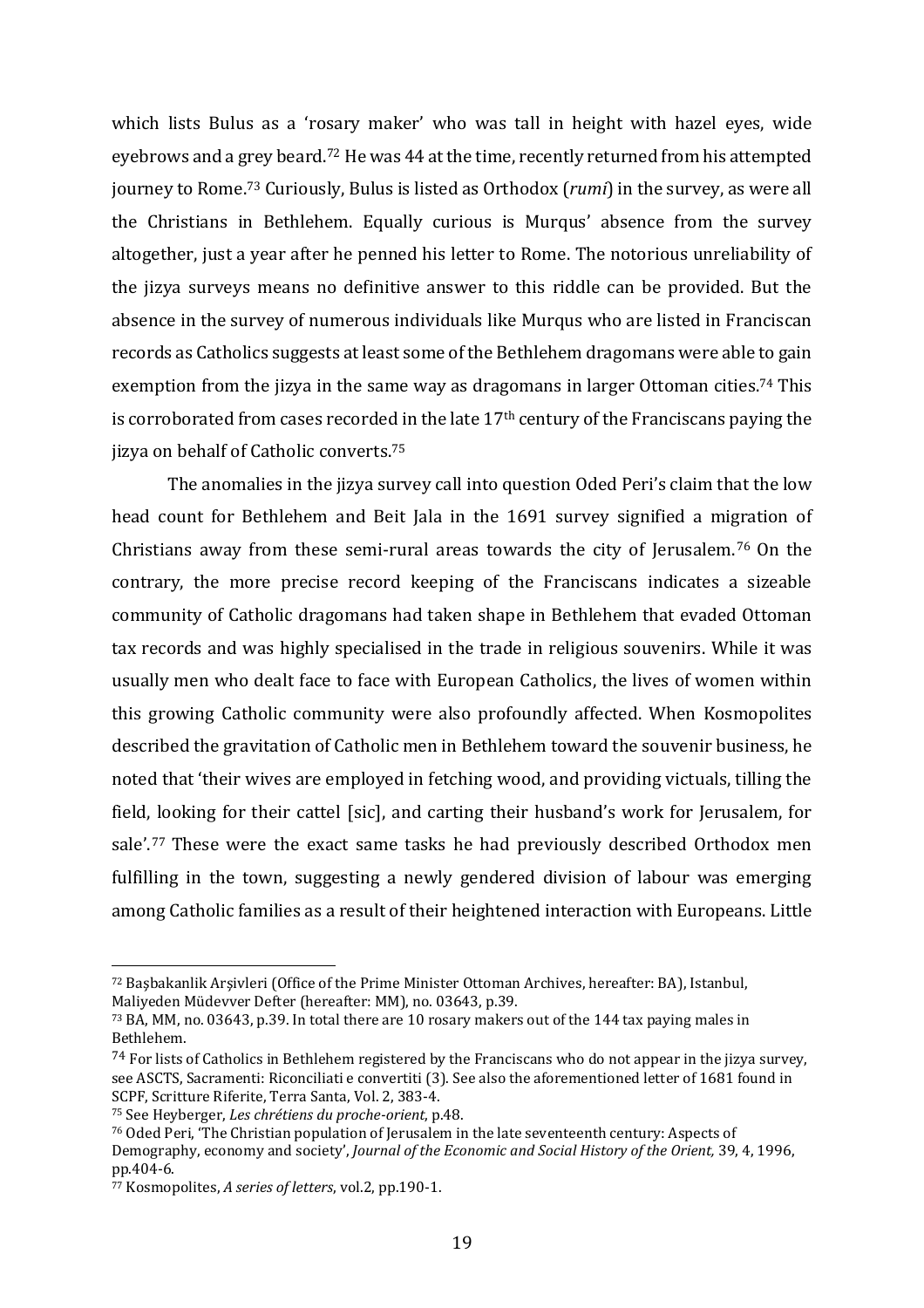wonder then that Franciscan reports emphasised the difficulties young Catholic men from Bethlehem faced when searching for suitable wives in Jerusalem: 'they have no need for women [from Jerusalem] who are always indoors, but rather for those who are out working in the fields.'<sup>78</sup>

## **A relationship of tension and conflict**

Local Christians in Jabal al-Quds constantly probed the boundaries of their role of servitude in the encounter with Catholic Europe. For every 'favourable impression' and 'polite accosting'79, there was an accusation of theft, extortion or violent attack. A lurking sense of unease permeates all these encounters, particularly where trade was involved. As Diana Webb notes in her study of medieval Christian pilgrimage, the conversion of holy shrines into profitable businesses threw open the question of church ownership over such sites. What right did church clergy have to claim monopolies over the sale of devotional objects, especially when those objects were produced by lay artisans? The result, according to Webb, was 'a modest chapter in the history of conflict between ecclesiastical institutions and the urban societies that so frequently grew up around them and serviced them.'<sup>80</sup> Whether or not modest, this inherent tension drove much of the discord between the Franciscans resident in Jabal al-Quds and the local Christian population.

In more simple terms, relations between European Catholics and local Christians were structured by very visible disparities of wealth. The Franciscan convents in Jerusalem, Bethlehem and Ein Kerem were adorned with displays of material wealth that contrasted sharply with the poverty of ordinary life in Jabal al-Quds. Despite their founding principles of austerity and mendicancy, the Friars Minor had been among the earliest Christian orders to incorporate trade and finance into monastic life.<sup>81</sup> By the time of their expansion in missionary activity in Jabal al-Quds in the  $17<sup>th</sup>$  century, the Franciscans were operating within well-established traditions of commerce and economic sustainability. As well as enabling them to forge new export markets for Holy Land devotional objects, this embrace of finance and trade also allowed them to act as the

<sup>78</sup> Lemmens, *Acta parte I*, p.78.

<sup>79</sup> Mariti, *Viaggi tomo 3,* p.44.

<sup>80</sup> Diana Webb, *Pilgrims and pilgrimage in the medieval west*, London: I. B. Tauris, 2001, p.126.

<sup>81</sup> See Annabel Jane Wharton, *Selling Jerusalem: relics, replicas, theme parks,* Chicago: University of Chicago Press, 2006, pp.120-5.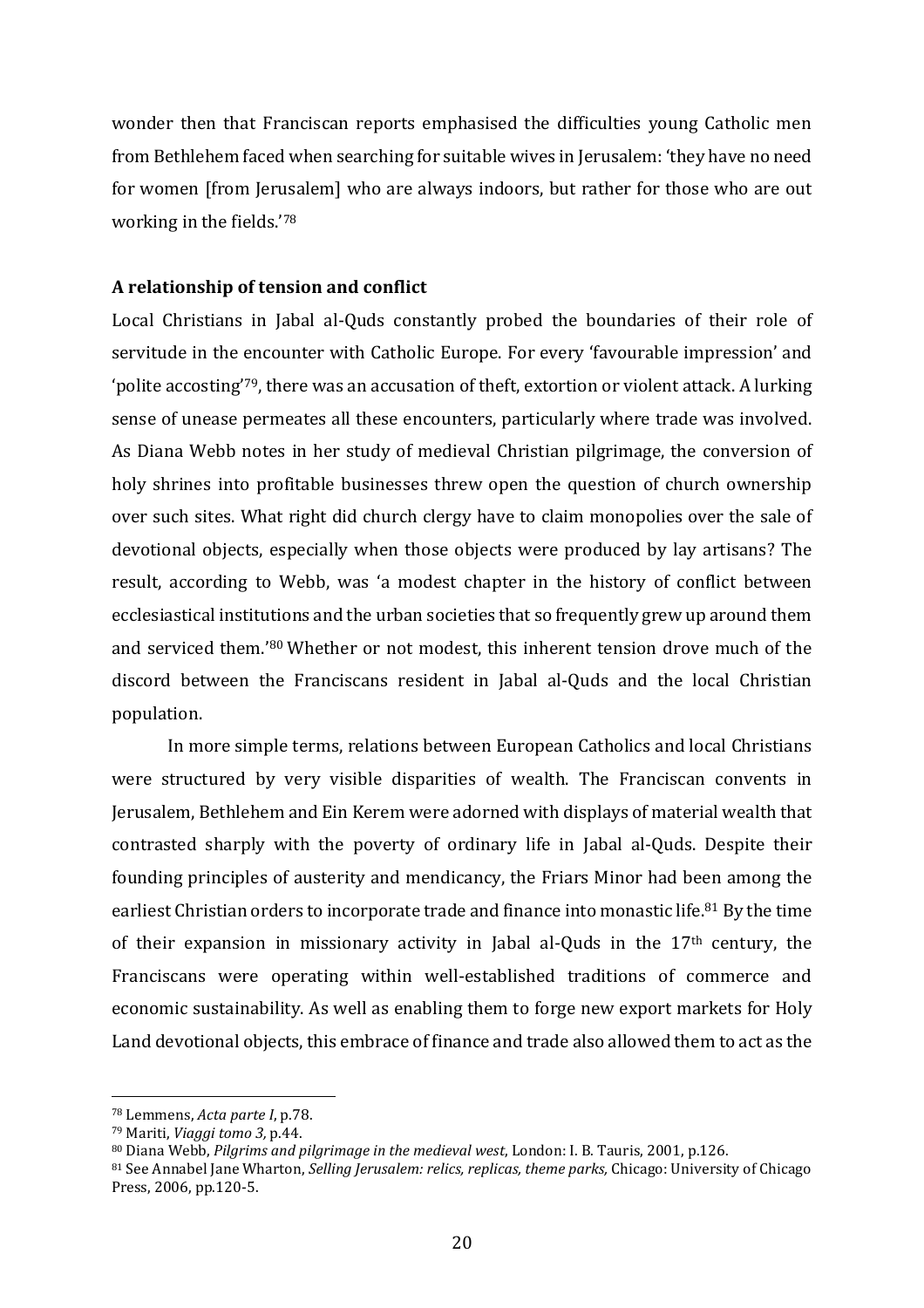recipients of a great outpouring of material objects from Europe. The Friars Minor developed a complex administration to manage the collection of alms and the donation of liturgical objects from European monarchs, dignitaries, convents and lay communities, all managed by their Commissioners of the Holy Land. As meticulous book keepers, the Franciscans assiduously recorded the arrival of paintings, icons, vestments, candlesticks, goblets, bowls, furniture, tapestries, lamps, vases, crucifixes, and a host of other items in the inventories of each parish. Donated as gifts by Catholic dignitaries from the Patriarch of Venice to the King of Spain, and often exchanged for Holy Land devotional objects moving in the opposite direction, these items were produced by some of Europe's finest artisans and carved from a range of precious metals and stones.<sup>82</sup>

The traffic in these goods can be set against broader trends in the ornamentation of monastic interiors within early modern Europe. <sup>83</sup> Recent scholarship is teasing out the specific functions performed by frescoes, devotional objects and furnishings within the Counter-Reformation, such as signaling new forms of patronage or disciplining monastic communities in prayer rituals.<sup>84</sup> In the specific context of the Franciscan convents in Jabal al-Quds, Megan Armstrong has noted a process of 'imbedding Catholic chapels, rituals and ornamentation in the sanctifying authority of the Holy Land' as a means of reasserting Catholic legitimacy among European audiences.<sup>85</sup> But the symbolism of these lavishly adorned Catholic spaces was not only refracted westwards. To local Christians in Jabal al-Quds, the material riches contained within Franciscan convents would have represented a startling display of wealth and power, suggesting the potential benefits of associating with European Catholicism.

The Franciscan convents in Jerusalem, Bethlehem and Ein Karem were situated in the heart of the urban (or village) community and performed multiple functions. They acted as parish churches, artisanal workshops and pilgrim guesthouses, as well as containing the more traditional monastic cloisters. As a result they were spaces into

<sup>82</sup> A particularly detailed inventory of the Holy Land convents from the 1630s includes donations from the Patriarch of Venice and the Grand Duke of Tuscany. See SCPF, Scritture Riferite, Terra Santa, vol. 1, 112-15.

<sup>83</sup> A point made in Silvia Evangelisti, 'Monastic poverty and material culture in early modern Italian convents', *The Historical Journal* 47, 2004, pp.1-20.

<sup>&</sup>lt;sup>84</sup> See for example Helen Hills, 'The housing of institutional architecture: searching for a domestic holy in post-Tridentine Italian convents', in Sandra Cavallo and Silvia Evangelisti, eds., *Domestic Institutional Interiors in Early Modern Europe*, London: Ashgate, 2009, pp.119-50.

<sup>85</sup> Megan C. Armstrong, 'Journeying to an Antique Christian Past: Holy Land Pilgrimage Narratives in the era of the Reformation', in Jane Grogan, ed., *Reading the Ancient Near East in Early Modern Europe* (forthcoming Oxford University Press). My thanks to Megan for sharing this with me.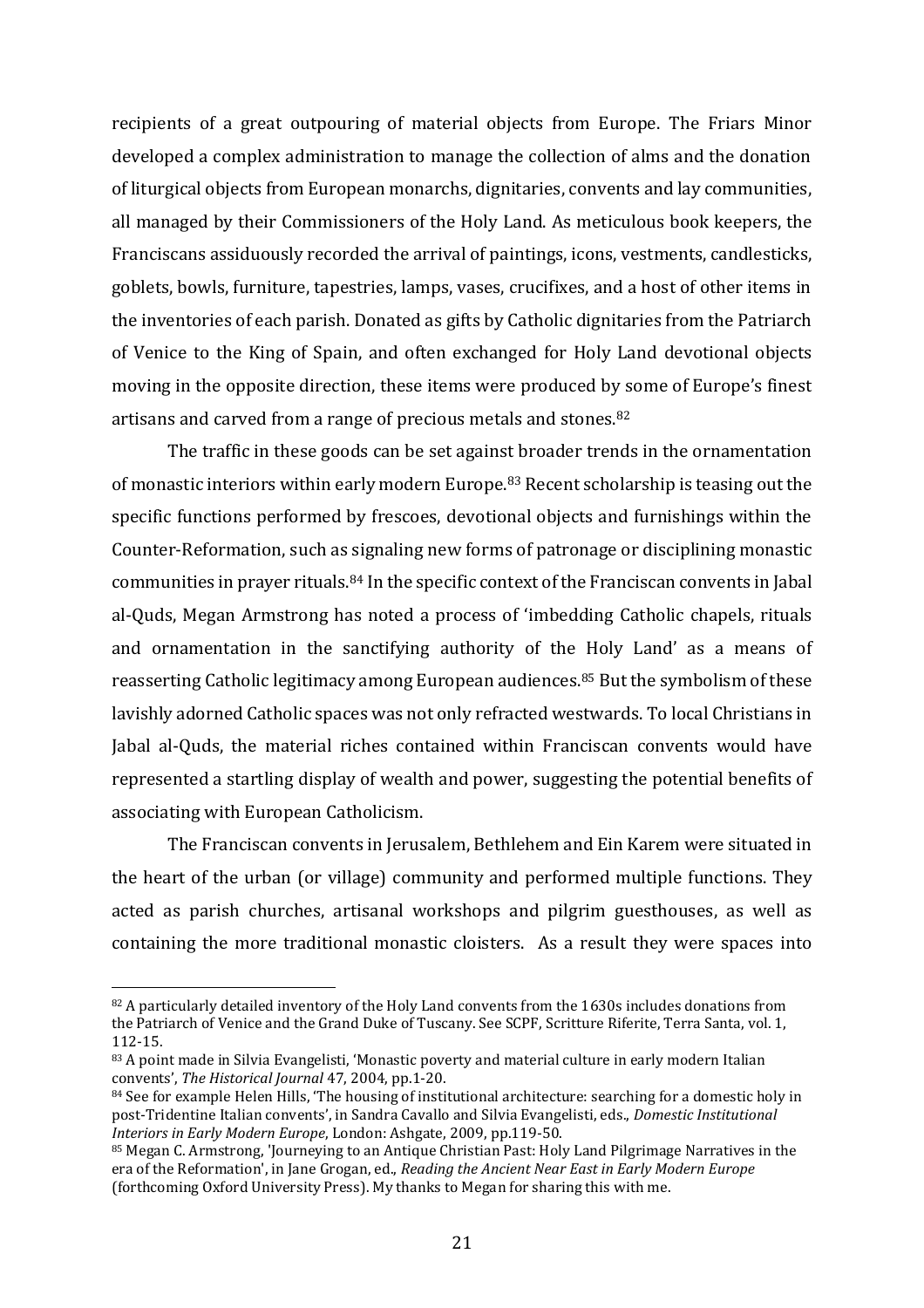which local Christians frequently ventured in their various roles as parish members, guides, caretakers and artisans. Whenever the sources recount their presence within the convent walls, a sense of dazzlement prevails. Accustomed to more rudimentary standards of living, they looked at the Franciscan riches with a mixture of awe and envy. For their part, the Franciscans soon learned to conceal their most valuable possessions from the desirous eyes of local Christians. An inventory from St Catherine's convent in Bethlehem written in 1773 mentions the 'silverware and equipment hidden next to the curate's office' which included 'silver crucifixes set on an ebony cross' and a 'crown with 12 silver stars'. <sup>86</sup> Meanwhile at St. Saviour's in Jerusalem numerous gold and silver ceremonial items were locked safely out of reach in the convent warehouse.<sup>87</sup>

But just as security measures increased, so too did the tenacity of the local population. It is impossible to know the full story behind many of the reported incidents of theft occurring in the Franciscan convents. The sources are fleeting and invariably told from the perspective of those seeking to protect Franciscan resources - either the Franciscans themselves or a local Ottoman administration tasked with upholding Ottoman treaties with Catholic powers. Whatever the finer details, the overriding impression is one of the convents coming under increasingly frequent attack. In 1720 the Franciscans in Bethlehem reported local residents had twice tried to use ladders to break into the upper floors of the convent.<sup>88</sup> Later that year, the residents of both Ein Karem and Bethlehem were said to have surrounded the two convents and opened fire with rifles in an attempt to 'smoke out' the friars.<sup>89</sup> In a particularly extreme case from 1773, the friars in Bethlehem were forced to abandon their convent for a week and subsequently accused locals of sacking the building.<sup>90</sup> These were some of the more dramatic moments in a steady stream of accusations, culminating in an imperial Ottoman decree being issued by Selim III in 1790 (under pressure from the French ambassador in Istanbul) demanding the cessation of attacks on the Franciscans and 'the silverware they possess'.<sup>91</sup>

The process by which local Christians could move between roles of servant and

<sup>86</sup> ASCTS, Betlemme: S. Caterina, Carteggio tematico 10/6, Nota delli argenti e apparati nascosti in Betteleme vicino la Stampa dei curati (1773).

<sup>87</sup> SCPF, SC, Terra Santa e Cipro, vol. 1, 112-15.

<sup>88</sup> Firman of 1 Dec., 1720, Maiarelli, ed., *L'Archivio*, firman no. 818.

<sup>89</sup> Ibid., no. 819.

<sup>90</sup> Ibid., Firman of 17 Oct., 1773, no. 1067.

<sup>91</sup> Ibid., Firman of 12 Aug., 1790, no. 1127.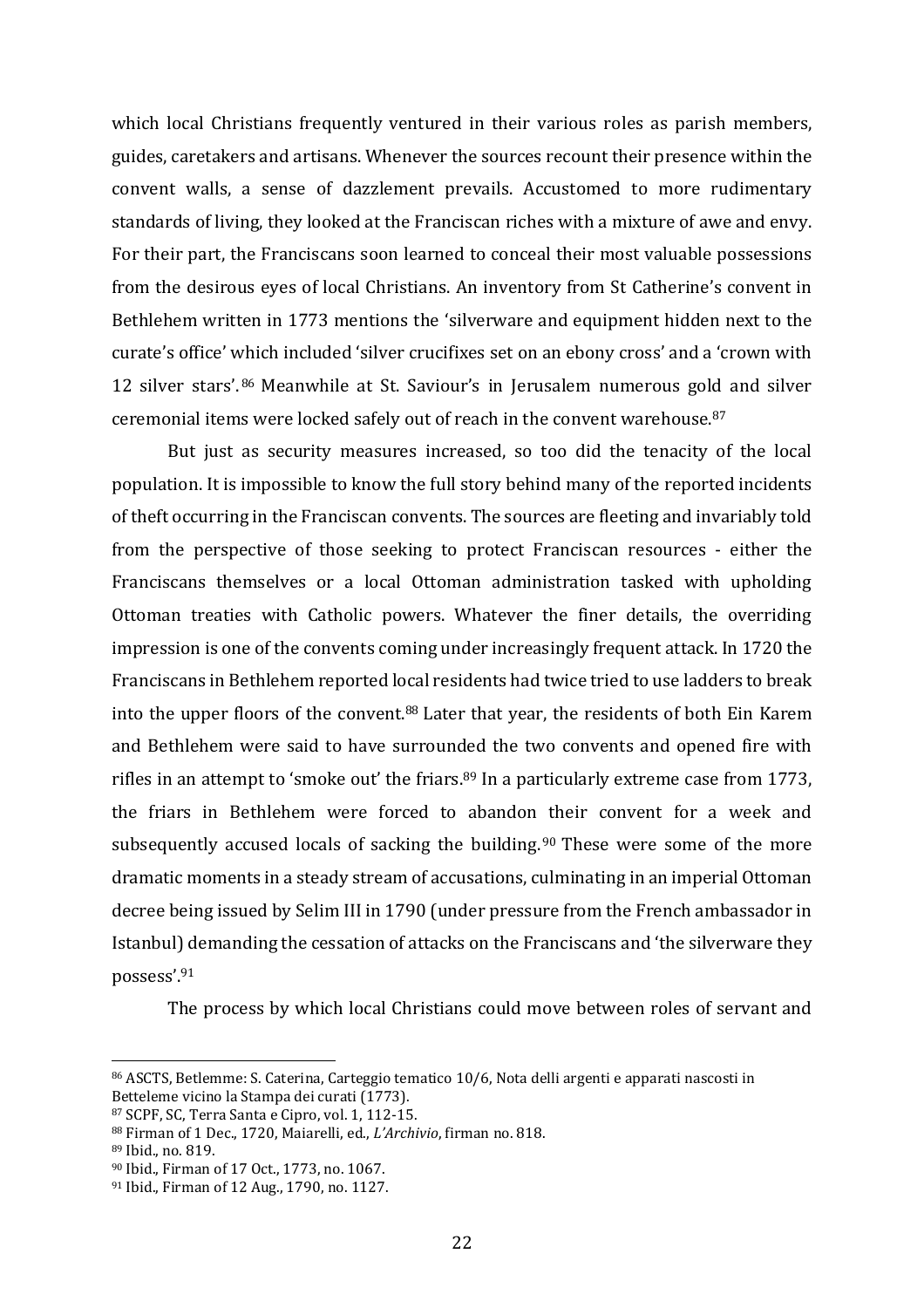saboteur was complex and dependent on individual circumstance. Nor were incidents of theft and sabotage confined to the Christian population. Local Muslims were often implicated alongside Christians and it was common for the more violent attacks to be attributed to 'Arabs' – a byword in European terms for nomadic Bedouin communities. Furthermore, when charges were pressed at the Ottoman shari'a court in Jerusalem, the Franciscans relied on their local dragomans to represent them as plaintiffs. But such cases could involve a thorny web of accusation and counter-accusation in which Catholic converts, and even the Franciscans' inner circle of dragomans, were just as likely to feature among the accused. One of the earliest such cases occurred in 1620 when two local spokespersons for the Franciscan convent in Bethlehem, Sam'an bin al-Shamas and Nu'ma walad Zariq, pressed charges against Jirjis walad Yaqub – himself a curate (or priest's assistant – *qasis*) in the Bethlehem convent. The two plaintiffs stated that ten days previously a number of items in the convent had been found missing, including a medium-sized silver tray, a silver cooking pot [*tanjarah*], silver chains with silver pendants, a red silk communion cup cover and a w3hite cotton shirt. When they had subsequently caught Jirjis trying to sell some of these items he had turned the blame onto a certain Elias walad Isa, another local Christian who eventually admitted entering the convent and stealing the items. The accused were ordered by the judge to repay the value of the goods and give back those not yet sold.<sup>92</sup> Given Elias' status as a local Bethlehemite Christian and Jirjis' membership of the emerging local Catholic clergy, we can surmise this was an attempted insider job. As many other cases testify, the Catholic material riches were increasingly at risk of theft by the very people who had converted to the 'true faith'. 93

The souvenir trade was booming in Jabal al-Quds, but more so for some than for others. In 1674 a Jesuit priest visiting the area, Michel Nau, gave precise details of the prices pilgrims paid for some of the most popular items: 'the crosses cost three or four scudi each, he wrote, while the models of the Holy Sepulchre vary from 15 to 20 scudi.'94 With an exchange rate into local piastres (or kurush) of roughly 1 scudo to 1.5 piastres, this means a single cross could fetch the equivalent of the annual per capita rate of jizya

<sup>92</sup> Sijill 104, p.257, 1030 H/1620 CE.

<sup>93</sup> A strikingly similar case is recorded in Sijill 167, p.110, 1075 H/1664 CE.

<sup>94</sup> Michel Nau, *Voyage de Terre-Sainte,* p.397.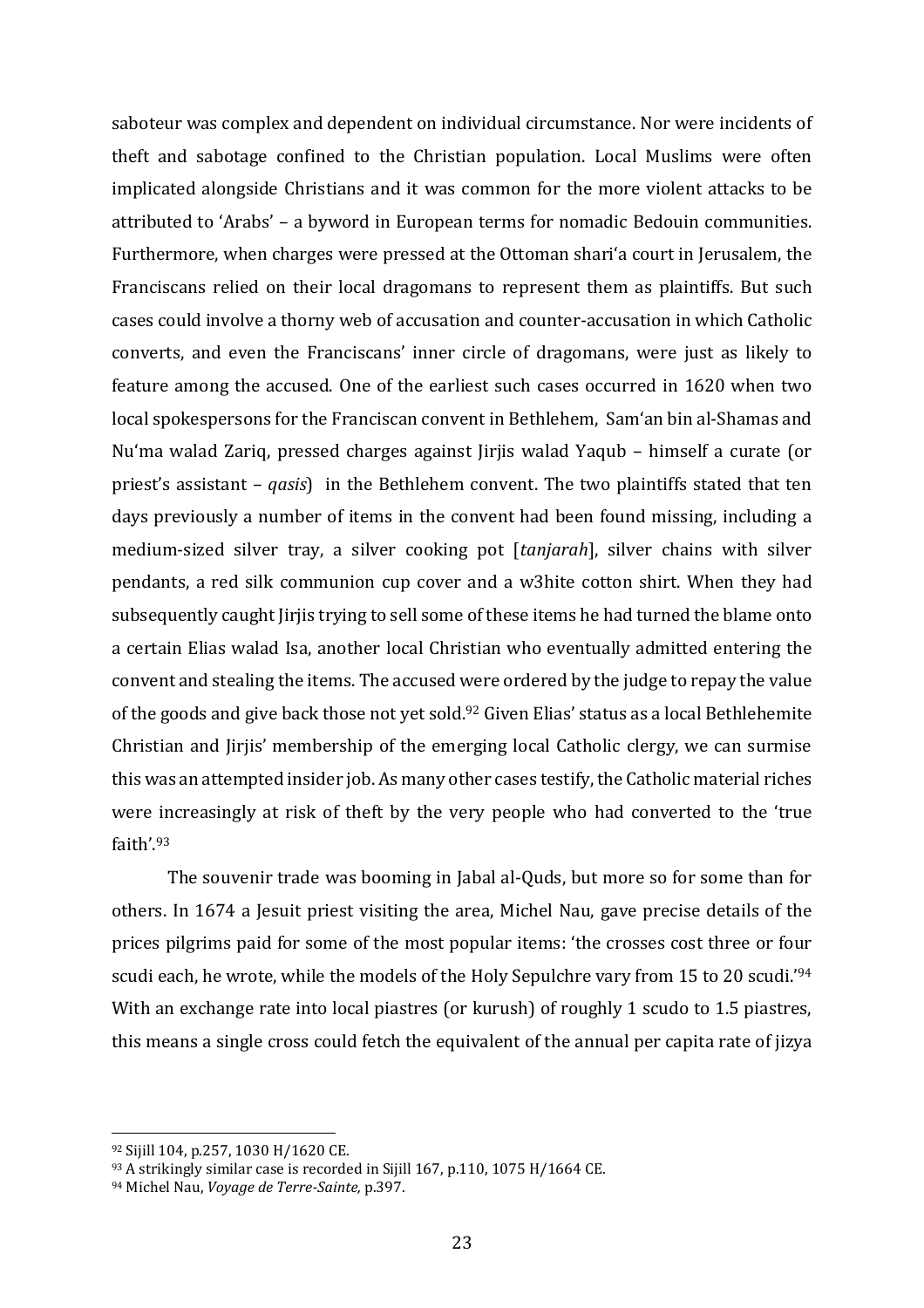tax levied on non-Muslims (4.5 piastres in 1679). <sup>95</sup> But Nau was citing the prices Franciscans charged pilgrims for such objects, not what the Franciscans paid local producers.<sup>96</sup> Nor were the producers able to gain access to the even more profitable export routes the Franciscans had established to Catholic Europe. According to Hasselquist writing in the 1750s, there were 15,000 piastres-worth of devotional objects in the Jerusalem warehouse awaiting export to Europe. <sup>97</sup> In the same period, Giovanni Mariti provided details of some of the specific chains of supply: 'The European merchants of Acre are the ones who purchase the majority of those works which are packed into boxes and transported to Venice from where they are sent to Germany'. <sup>98</sup> By the seventeenth century, the trade in devotional objects had become an essential revenue stream for Franciscan operations in the Holy Land, which were entirely dependent upon external revenues to survive. Propaganda Fide correspondence indicates a complex distribution network in which Franciscan convents all over the Italian peninsular acted as sorting houses for these goods, with the convent of San Bonaventura in Rome serving as an important regional depot.<sup>99</sup>

The mobility of these devotional objects and the European actors who distributed them contrasted strongly with the stasis of the people who made them. This is not to claim Ottoman artisans lived in complete fixity; recent scholarship is emphasising the circulation of artisans and their goods around and beyond the Ottoman Empire in the early modern period, as well as the impact of these circulations on intellectual and religious culture.<sup>100</sup> But in the specific context of Catholic mobility in the Mediterranean,

<sup>95</sup> For the annual jizya rate see Sijill 181, p.100. The conversion rate to the scudo is based on the assumption that a scudo was equivalent in value to a Venetian ducat whose conversion rate of 1.5 Ottoman kurush is cited in Dror Ze'evi, *An Ottoman century: the district of Jerusalem in the 1600s,* Albany N.Y.: SUNY Press, 1996, p.144.

<sup>96</sup> Most local artisans sold the devotional objects they made via the Franciscans who undoubtedly marked up the prices.

<sup>97</sup> Hasselquist, *Voyages,* p.217.

<sup>98</sup> Mariti, *Viaggi, tomo 4,* p.29.

<sup>99</sup> The San Bonaventura church in Rome appears a number of times in Propganda Fide documents describing the circulation of such objects (usually referred to as 'santuarii'). See for example SCPF, SC, Terra Santa e Cipro, vol. 5, 313-364. A letter from 1688 indicates that the Franciscan Convento della Pace in Genoa also served such a purpose. See ibid., vol 3, 142. Mariti's emphasis on routes to Germany via Venice, meanwhile, are also supported in Propaganda Fide correspondence. In one example from 1695 a German priest carrying 'santuarii' from the Holy Land is reported to have been robbed in Cyprus en route to Venice. See ibid., vol 3, 256-8.

<sup>100</sup> For examples see Suraiya Faroqhi, *Travel and artisans in the Ottoman Empire: employment and mobility*  in the early modern era, London: I. B. Tauris, 2014; and Nir Shafir, 'The road from Damascus: <sub>sep</sub>circulation and the redefinition of Islam in the Ottoman Empire, 1620-1720', PhD thesis, University of California, Los Angeles, 2016.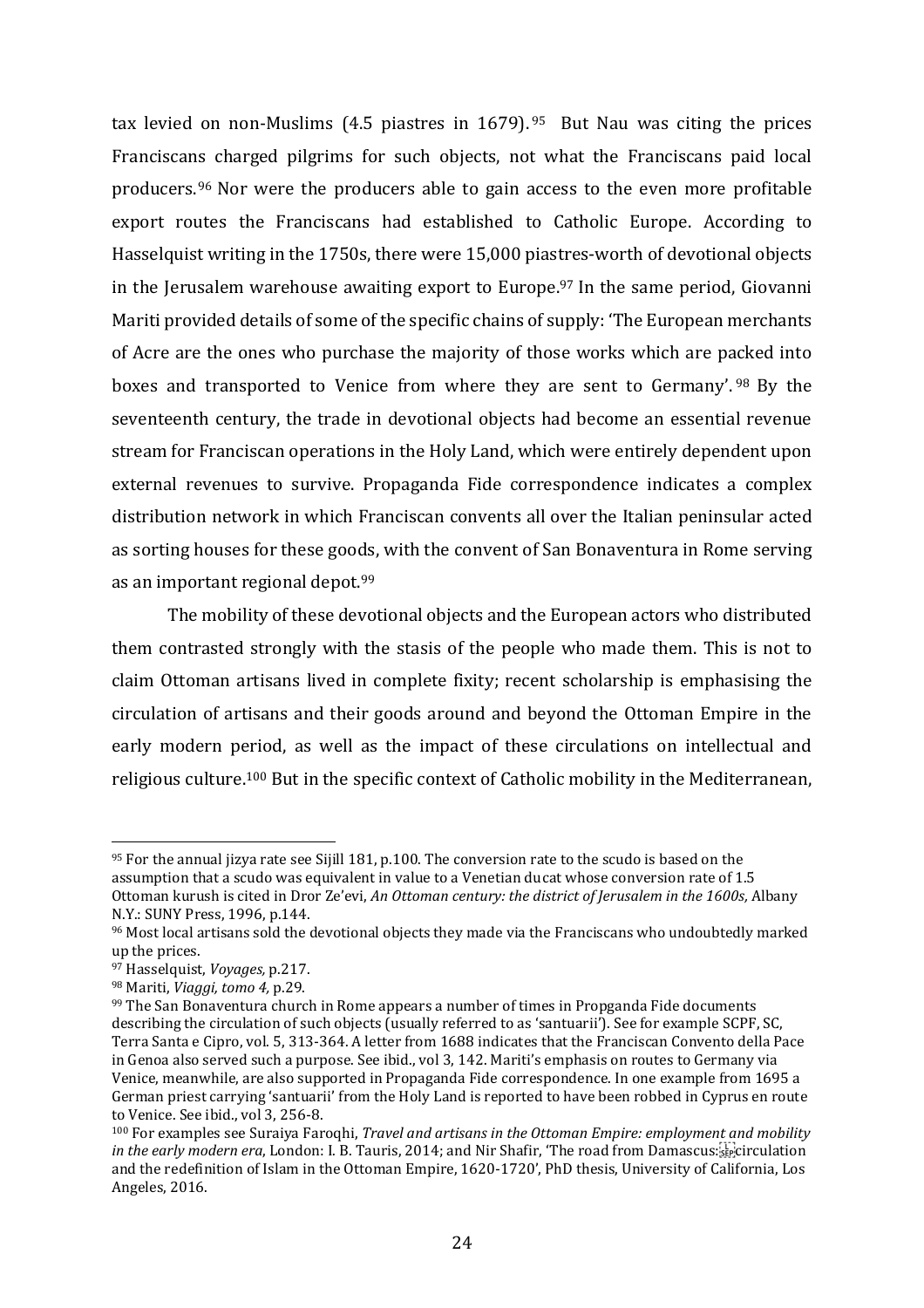the *immobility* of local merchants and artisans from Jabal al-Quds remains striking. As we have seen, when aspiring local traders such as Murqus ibn Butrus and his brother Bulus attempted to travel to Europe to sell the devotional objects they produced, they were quickly halted. Unable to obtain travel permits from a local Ottoman administration with a vested interested in keeping its subjects in situ as sources of tax revenue, local Catholics turned instead to the Franciscans to facilitate their journeys. <sup>101</sup> But they quickly discovered the Franciscan appellation of 'dragoman' did not carry the same privilege of European consular protection afforded by the official Ottoman definition of the term. As Murqus' letter makes clear, the Franciscan leadership in fact actively intervened against his family's efforts to obtain travel documents from the French consul in Jerusalem. 'I want to believe we would find some of them [the Franciscans] in our favour,' he wrote, 'if the superiors didn't persuade their subjects to prevent our journey to Christendom and if they didn't employ the secular arm of the consuls of the country to prevent our journey.' 102

If Murqus' assessment is correct, the Franciscan leadership in Jerusalem was engaged in a concerted effort to exclude local Christians from the flows of people and religious goods between Catholic Europe and the Ottoman Empire. Murqus' frustration is palpable as he professes himself 'dumbfounded and mortified' in a letter otherwise marked by its gushing praise for Catholic benevolence. The letter concludes by mentioning other family members who have attempted similar journeys and encountered equally virulent opposition from the Franciscans. The only explicit explanation the Franciscans provide for their opposition, he writes, is that 'it is not necessary while we know the Italian language'. <sup>103</sup> In other words he and his brother were deemed to have reached their highest possible station within the Catholic family: that of local interpreters and artisans who could serve incoming Europeans, but never themselves move in the opposite direction.

While Murqus' sense of injustice is understandable, he had nevertheless progressed beyond the expectations of most local Christians in Jabal al-Quds. His family had been one of the first to embrace Catholicism, allowing them an elevated status within the dragoman community in Bethlehem. Their understanding of Catholic doctrine, their

<sup>101</sup> Murqus' letter makes reference to the Ottoman administration's reluctance to grant travel permits. For a wider discussion on the difficulties of obtaining such permits see Faroqhi, *Travel and artisans*, p.208. <sup>102</sup> SCPF, SC Terra Santa e Cipro, vol. 3, 158.

<sup>103</sup> Ibid.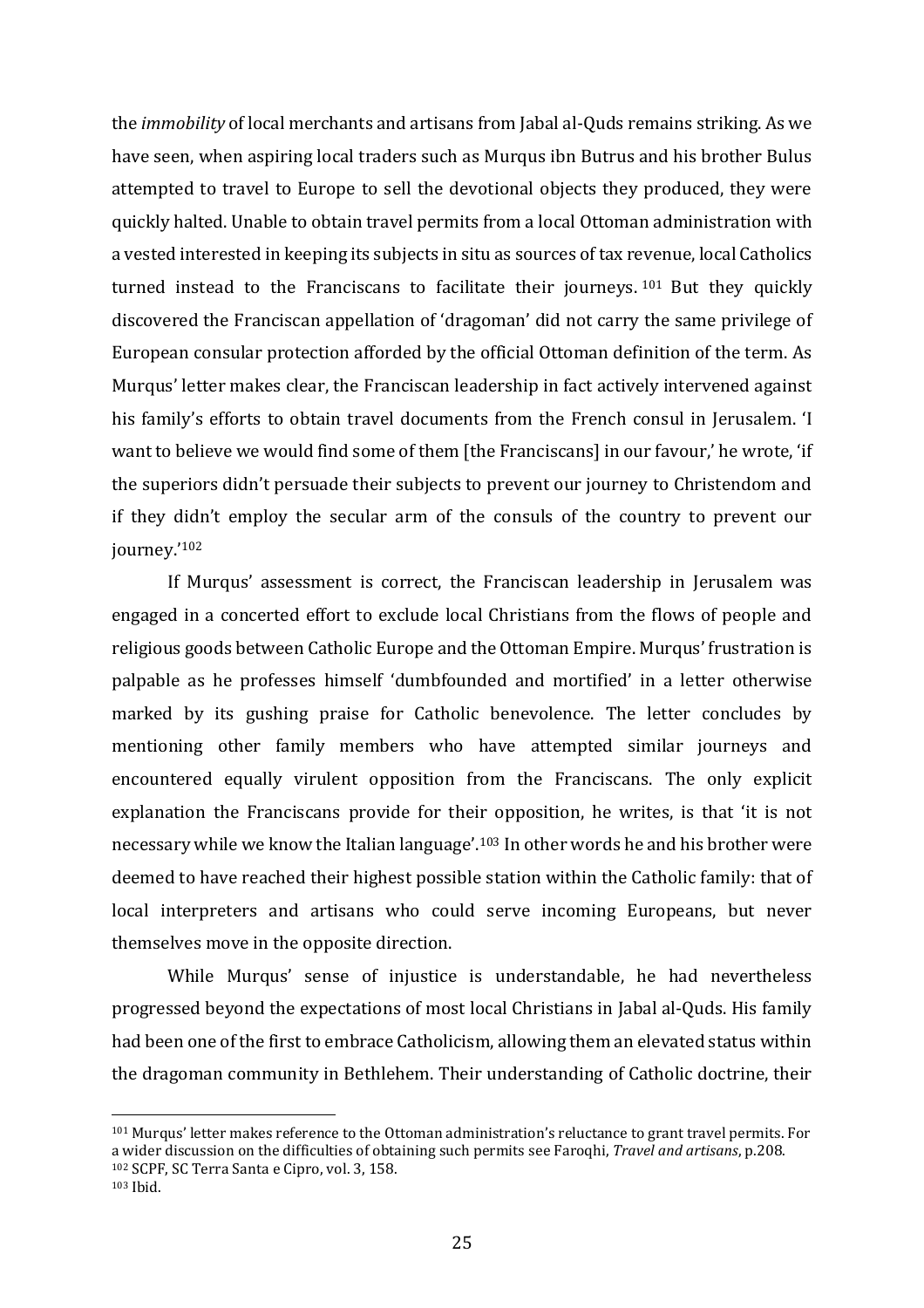fluent Italian, and their specialism in Catholic styles of artisanship allowed them to contemplate a journey that would have been unthinkable in both economic and cultural terms for most local Christians. A more common concern for this community was receiving payment for the devotional objects they crafted. Reports of the warehouse at St. Saviour's convent in Jerusalem stacked high with such goods suggest the Franciscans erred on the side of over-production to ensure maximum levels of overseas demand could be met. This led to frequent episodes of friction with local producers when sales abroad were temporarily saturated. European chroniclers tended to depict local artisans during such times as aggressively exploiting the benevolence of the Franciscan friars. As Frederik Hasselquist wrote about Bethlehem:

None suffer more from these wicked Bethlehemites than the Monks, their neighbours…they surprise the Monks, either to obtain provisions, which like most other robbers they want continually, or attack and force them to buy a quantity of Paternosters, models of the grave of Christ, crosses, and other ware of this kind.<sup>104</sup>

It seems to have eluded Hasselquist that the Franciscans were largely responsible for the local population's reliance on this trade for their livelihood. From the perspective of local artisans, the Franciscans had cultivated a sense of expectation that a steady stream of Catholic buyers was available. Some of them had taken out loans or bought property based on an assumed income from the souvenir trade – commitments they could no longer maintain when the Franciscans cut off the supply chain.<sup>105</sup> Others complained of the harsh physical conditions they endured to maintain the flow of goods during times of high demand. One local Christian named Elias, for example, brought a legal case to the shari'a court against the Franciscans in 1743 after his pregnant wife had miscarried while carrying boxes of souvenirs from Bethlehem to Jerusalem.<sup>106</sup> Elias lost the case, but the accusation is indicative of a mutual suspicion that could easily spill over into open hostility.

One of the most tragic incidents occurred in the 1760s at a time when the Franciscans had ceased buying devotional objects from local producers. When a local artisan presented himself at St. Saviour's convent in Jerusalem demanding payment for

<sup>104</sup> Hasselquist, *Voyages,* pp.148-9.

<sup>105</sup> See for example Hogget-Attestato 27 Oct., 1733, Maiarelli, ed., *L'Archivio*, no. 895.

<sup>106</sup> Ibid., Hogget-Attestato 7 Jan., 1743, no. 934.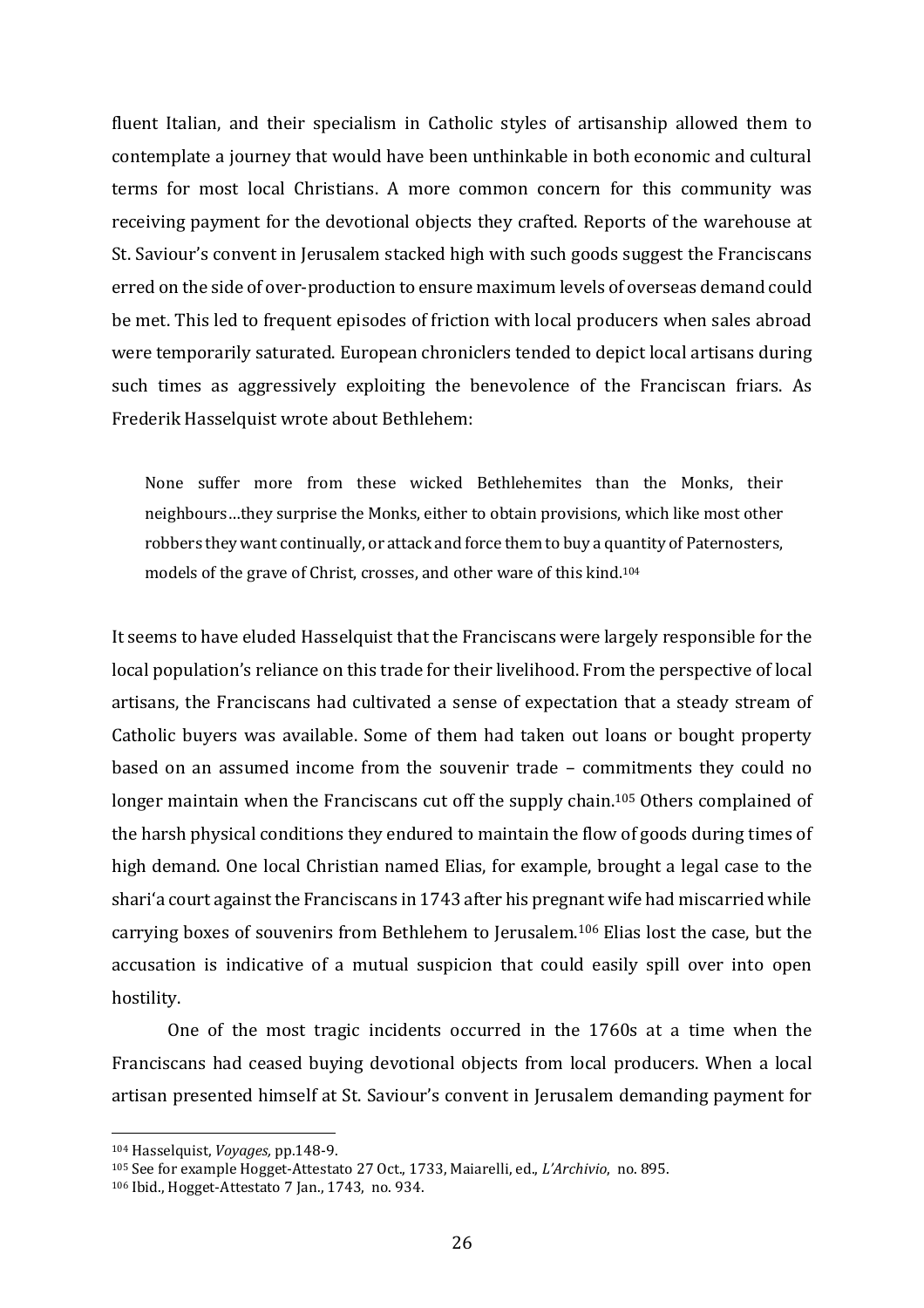his stock of crosses and rosaries, he was told the storehouse was already full of unsold goods, hence no more items could be purchased. According to Franciscan reports, as well as an account provided by the visiting Italian writer Giovanni Mariti, the man responded by throwing his own son into a well where he promptly drowned. Mariti describes how he then blamed the incident on the Franciscans: 'After this dreadful deed, the father began to scream and despair, spreading the rumour that it had been the friars who had drowned his son.' <sup>107</sup> In the resulting legal case, the Ottoman governor ordered the Franciscans to pay 3,000 zecchini (Venetian gold coins), although Mariti reports the decision was later overturned.<sup>108</sup> With only the highly partisan accounts of Mariti and the Franciscans to go by, it is difficult to know exactly what happened at St. Saviour's that day, but we can be sure it was not the product of a harmonious patron-client relationship.

### **Conclusion**

The case of the drowned boy reminds us of the brittleness that characterised relations between European Catholics and local Christians in Jabal al-Quds. These were the very people the Franciscans had been charged with 'rescuing' from a 'schismatic' Orthodox Church. But from the perspective of local Christians, Catholic salvation came to signify a route to economic betterment rather than a theological transformation. Most Europeans who travelled to Jabal al-Quds in the 17<sup>th</sup> and 18<sup>th</sup> centuries encountered local Christians within structures of economic exchange which the Franciscans themselves had established. Staying in Franciscan guesthouses, they came across dragoman communities serving the convents, and they bartered with the wider population on the streets of Bethlehem and Jerusalem for souvenirs and guided tours. Such visitors frequently expressed their distaste at the local population's readiness to exploit holy shrines for profit' <sup>109</sup> But this was a situation of the Franciscans' own making. In their drive to affirm Catholic ownership over the Holy Land they had imported a lavish array of material riches from Catholic Europe, dazzling the local population in the process. Their approach to conversion was equally based on material premises, signified by their willingness to pay local Christians to convert and remain Catholic. Most noticeably, they had cultivated an industry in devotional objects that locked many of their converts into an inherently

 $\overline{a}$ <sup>107</sup> Mariti, *Viaggi tomo 4,* pp.31-3.

<sup>108</sup> Ibid.

<sup>109</sup> See for example Pococke, *A description of the East*, p.40.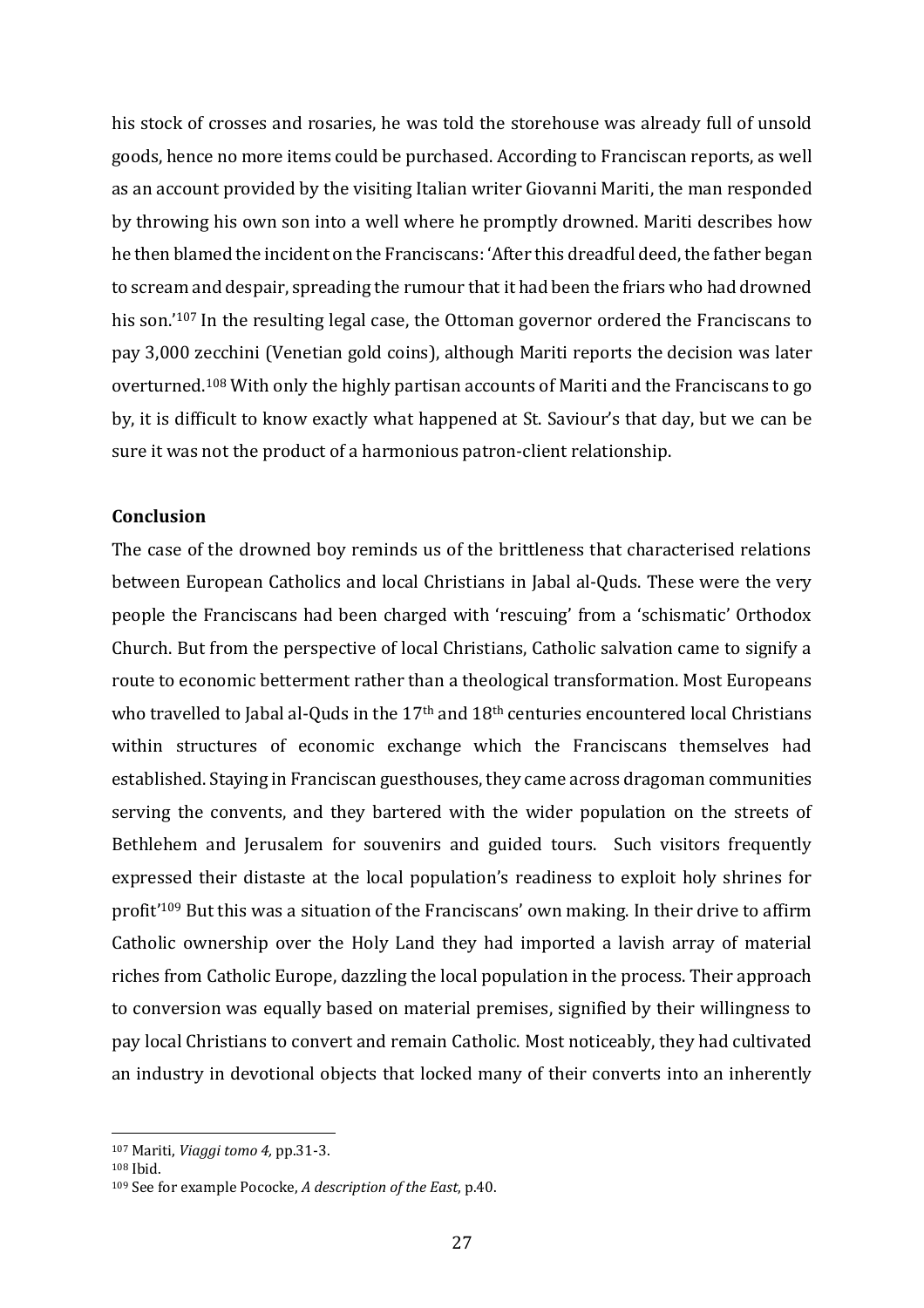economic, yet unequal relationship with Catholicism. It comes as no surprise, therefore, that local Christians approached their relations with Catholic Europe on economic terms. They kept their own religiosity at arm's length from the Franciscan friars and visiting pilgrims, rarely conforming to a strictly Roman interpretation of liturgy.<sup>110</sup>

By searching across the copious writings of European Catholics and matching them against fragments of textual and material sources left behind by local Christians, we can begin to tease out the historical agency of these elusive characters. It is clear they played an important role in redefining an image of the Holy Land in European Catholic minds that would have important consequences for the wider Counter-Reformation. Whether as dragomans facilitating pilgrimages that would later be written up and read in France or Italy, as tattooists imprinting the arms of Catholic pilgrims to be displayed upon their return, or as artisans producing thousands of small crosses, rosaries and replica church models for use all over Europe, their contribution to global Catholic culture was palpable, as long as we look hard enough.<sup>111</sup> In the recent historiographical shift, particularly pronounced in early modern history, towards writing 'the global lives of things'112, it can be easy to lose sight of the people who produced the commodities that reshaped global cultures. If, as several scholars of the Counter-Reformation have insisted, the spread of devotional objects served as a vital tool 'to establish and reproduce new Catholic societies outside Europe', $113$  we must also consider the people who made those objects to have exerted an important influence on the global Counter-Reformation.

But equally important is an appreciation of local Christians' own experience of these encounters, and the extent to which they diverge from the type of cross-cultural exchange most commonly found in the current historiography on early modern

<sup>110</sup> As discussed in James Grehan, *Twilight of the saints: everyday religion in Ottoman Syria and Palestine*, New York: Oxford University Press, 2014.

<sup>111</sup> To take the example of replica church models carved by artisans in Jabal al-Quds, Michele Piccirillo has provided a detailed inventory of their circulation around museums and stately homes all over Europe. See Michele Piccirillo, *La nuova Gerusalemme: artigianato Palestinese al servizio dei luoghi santi*, Bergamo: Edizioni Custodia di Terra Santa, 2007.

*La nuova Gerusalemme: artigianato Palestinese al servizio dei luoghi santi*, Bergamo: Edizioni Custodia di Terra Santa, 2007, p.36.

<sup>112</sup> Summarised in Anne Gerritsen, 'From long-distance trade to the global lives of things: writing the history of early modern trade and material culture', *Journal of Early Modern History,* 20, 6, 2016, pp.526- 44.

<sup>113</sup> See Silvia Evangelisti, 'Material culture', in Alexandra Bamji, Geert H Janssen and Mary Laven, eds., *The Ashgate research companion to the Counter-Reformation*, London: Ashgate, 2013, p.404.